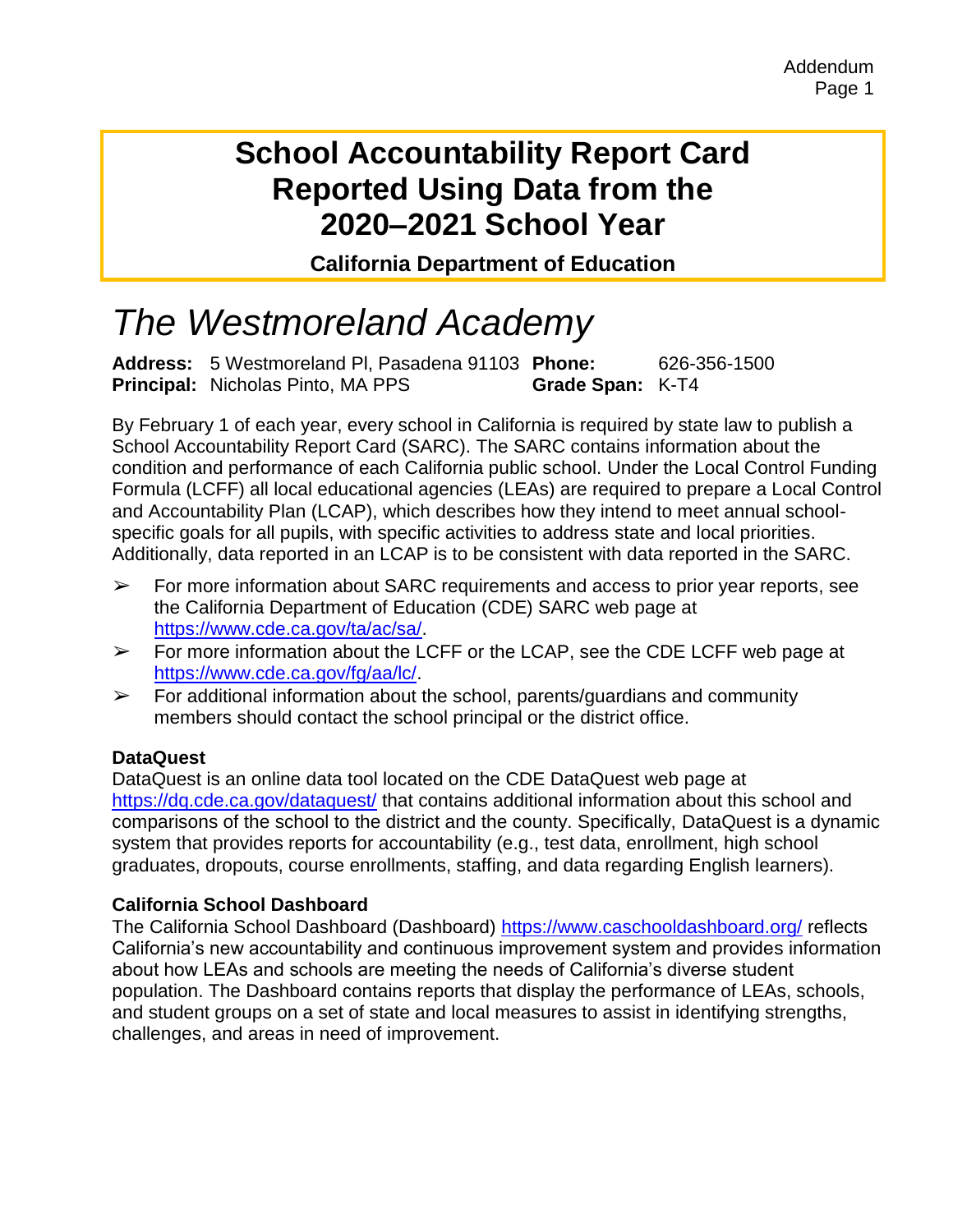#### **Internet Access**

Internet access is available at public libraries and other locations that are publicly accessible (e.g., the California State Library). Access to the Internet at libraries and public locations is generally provided on a first-come, first-served basis. Other use restrictions may include the hours of operation, the length of time that a workstation may be used (depending on availability), the types of software programs available on a workstation, and the ability to print documents.

### **About This School**

| TANIC T. DISTINI OVINGUI MIVIMANUM (OUNUU TGAL ZUZT-ZUZZT |                            |
|-----------------------------------------------------------|----------------------------|
| <b>Entity</b>                                             | <b>Contact Information</b> |
| <b>District Name</b>                                      | Multiple, see list below   |
| <b>Phone Number</b>                                       | N/D                        |
| <b>Superintendent</b>                                     | N/D                        |
| <b>Email Address</b>                                      | N/D                        |
| Website                                                   | N/D                        |

#### **Table 1: District Contact Information (School Year 2021–2022)**

**Districts served by the Westmoreland Academy:** Alhambra, Arcadia, Beverly Hills, Bonita, Burbank Covina Valley, Duarte, El Monte, El Rancho, Glendale, Glendora, Hart, La Canada, LAUSD, Monrovia, Montebello, Mountain View, Pasadena, Rosemead, San Gabriel, San Marino, South Pasadena, Temple City, Whittier Union

| Table 2: School Contact Information (School Year 2021–2022) |                 |  |
|-------------------------------------------------------------|-----------------|--|
| <b>Entity</b>                                               | Contact Informa |  |

| <b>Entity</b>                            | <b>Contact Information</b>                     |  |
|------------------------------------------|------------------------------------------------|--|
| <b>School Name</b>                       | The Westmoreland Academy                       |  |
| <b>Street</b>                            | 5 Westmoreland Place                           |  |
| City, State, Zip                         | Pasadena, CA 91103                             |  |
| <b>Phone Number</b>                      | 626-356-1500                                   |  |
| <b>Principal</b>                         | Nicholas Pinto, MA PPS                         |  |
| <b>Email Address</b>                     | npinto@redesignlearning.org                    |  |
| Website                                  | https://www.redesignlearning.org/westmoreland- |  |
|                                          | academy/                                       |  |
| <b>County-District-School (CDS) Code</b> | 19648810127415                                 |  |

#### **Table 3: School Description and Mission Statement (School Year 2021–2022)**

#### **About Educating and Guiding Students with ASD**

The Institute for the Redesign of Learning, a leader in special education in Southern California, since 1974, has established a unique Non-Public School (NPS) program for students with Autism Spectrum Disorders (ASD). Westmoreland Academy is based on the belief that extraordinary students deserve an extraordinary program; from a specialized curriculum that can meet the individual needs of our students who learn in a multitude of ways; to well-trained, empathetic and passionate staff who support our students in recognizing that they are "Whole, Able and Complete" exactly as they are (Taking Charge *TM*). The Institute's goal is to provide our students with a nurturing and effective education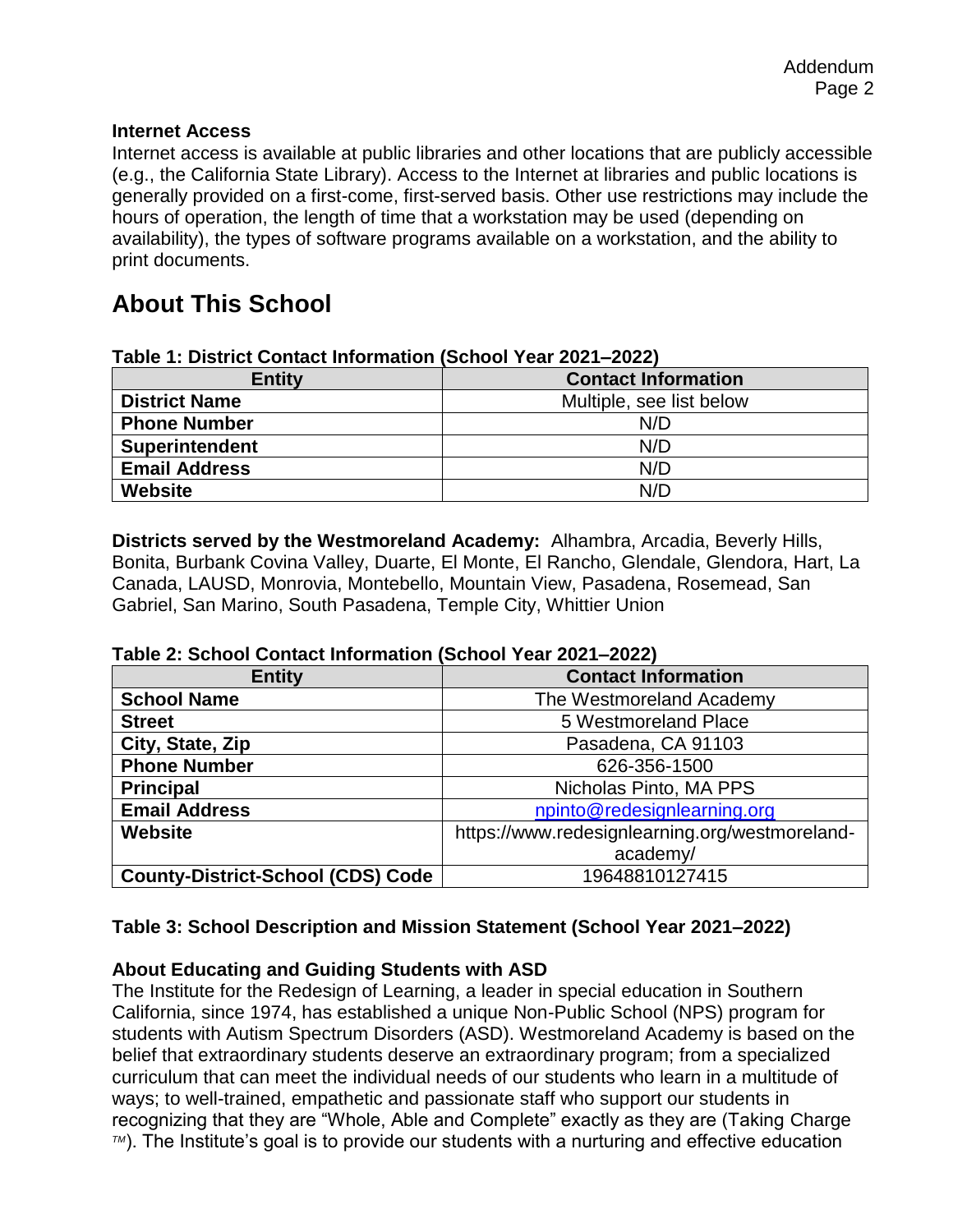using the most current, scientifically-proven and evidence-based curriculum and interventions available.

#### **Accreditation**

Westmoreland was recently granted full accreditation through the Western Association of Schools and Colleges (WASC) through 2026.

#### **About Westmoreland Academy's Education Model:**

*"Taking Charge" -* Developed by Nancy J. Lavelle, Ph.D., President and Founder of the Institute for the Redesign of Learning, *Taking Charge* ™focuses on each student's unique gifts and strengths and assists the student in developing competencies towards selfidentified and mutually agreed-upon goals. An essential principle of *Taking Charge TM* is the concept that learning and language are inextricably linked. *Taking Charge™* focuses on the roles of teachers and other professionals as *Linguistic Coaches* working in partnership with learners to observe (or "listen" to) the underlying assumptions that lead to effective and ineffective communication and learning. We support students in addressing their own human concerns and/or underlying assumptions and awareness through language and reflection, tone of voice and positioning. Using questioning phrases like, "How can I support you?" "What do you need?" "What's wrong?" in a neutral, accepting tone of voice, while sitting next to the student, enables the student to address their own personal concerns in a consistent, safe and nurturing environment.

*Class Size –* Small class size, limited to 12 students, with at least two, and quite possibly more, instructional experts with specialized training in ASD.

*Classroom Environment* – We believe that structured classroom environments (including visual schedules, specific places for students' personal belongings, quiet areas, individualized lesson plans, clean well-kept rooms and educational centers, appropriate and engaging hands-on learning materials, bulletin boards displaying student work, etc.) are direct links to our students' successful academic, functional and social/emotional studentcentered learning.

*Social Skills –* All Westmoreland Academy students participate in a structured social skills program that provides modeling and role-playing opportunities that address student concerns (making and keeping friends, having socially appropriate conversations, being aware of the perceptions of others, displaying appropriate behaviors) and generalize these skills to a variety of environments.

*Curriculum* – *Diploma Track* **–** Westmoreland Academy provides a standards-based curriculum in full compliance with the California Department of Education guidelines for both State and Common Core Standards. *Certificate of Completion –* Westmoreland Academy also provides an Alternate Curriculum for students focused on Independent Life Skills, Vocational Skills and Daily Self-Help Skills. Both curricula are highly structured to provide a system that is consistent and predictable but also highly flexible in order to accommodate individual student needs.

*Assistive Technology –* With the support of experts from leading Universities and District Assistive Technology Departments, Westmoreland Academy incorporates specialized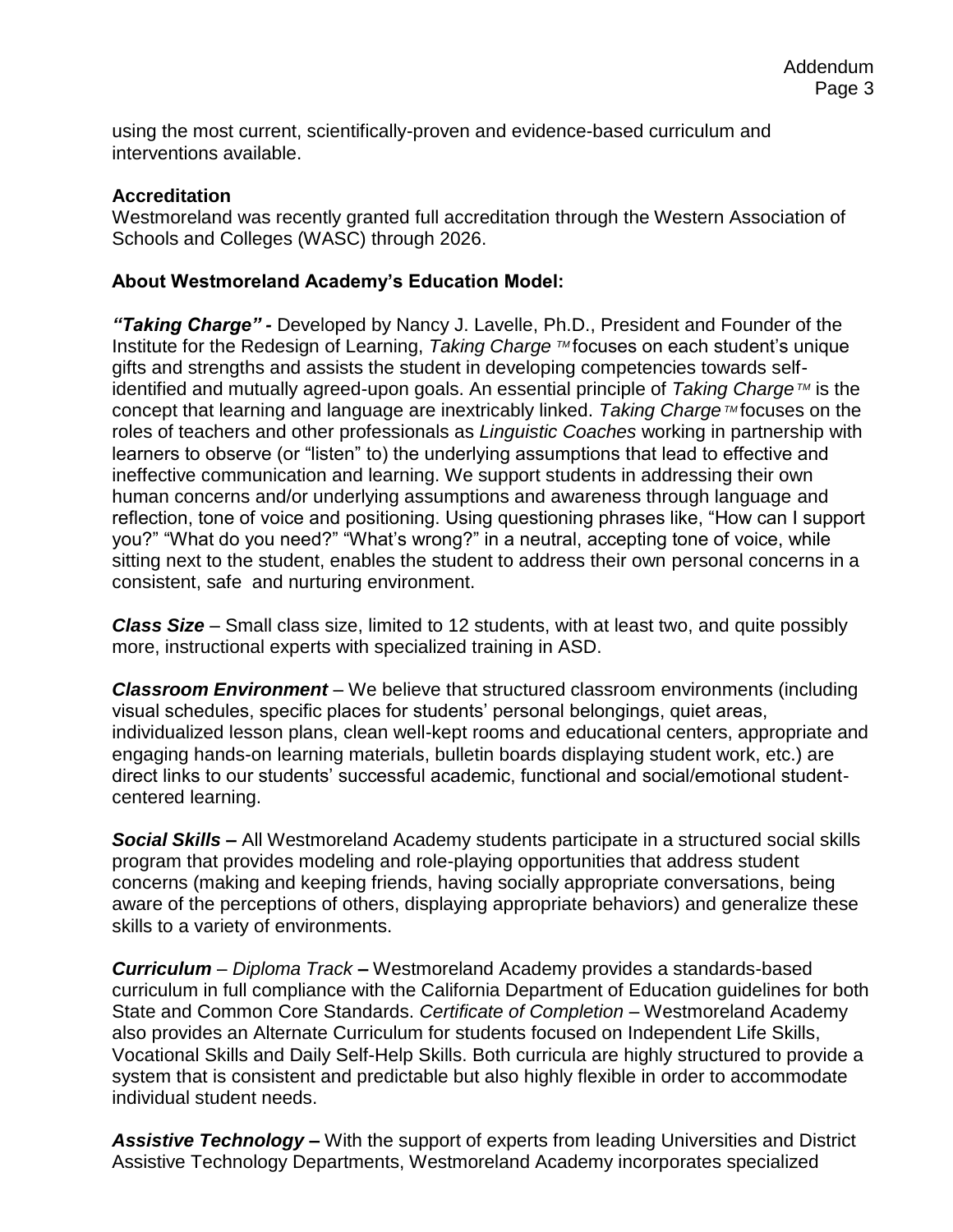software, video conferencing capabilities, and student iPad-based applications to facilitate our students' access to the curricula, the technological world and in support of conventional learning materials.

*Vocational Program* –Westmoreland Academy offers a vocational program that focuses on acquiring practical work skills tailored to student interest. The development of transition planning and life skills portfolios support placement in future work settings and independent and assisted living environments.

### **School Description and Mission Statement (School Year 2020-2021)**

Our mission is to empower people with special needs to take charge of their own learning and lives, making it possible for them to be competent, caring and contributing members of society; and to provide learning opportunities for families, professionals, and the community to support those efforts.

#### **About Our Professional and Support Staff**

Our Professional and Support Staff meet California License or teaching credential requirements in Special Education or area of specialization. All professional staff participate in the Taking Charge for Educators<sup>™</sup> training course. Related-services personnel provide additional small group and individual services to assist each child to reach their full potential. Supervision is provided by an Education Director holding a Doctoral or Masters in Education Administration, Special Education or related fields; in addition to Program Coordinator(s) and other mental health professionals.

#### **About Our Parents and Caregivers**

Parents and caregivers seeking an educational program for their student with ASD usually look for a school able to individualize a program to meet the unique needs of their child. The intake process at Westmoreland Academy offers both parent and child the opportunity to choose the most appropriate education program for their unique needs and to make a commitment to working together with Westmoreland Academy staff to achieve the best possible outcomes for each student. Cooperation between families and staff members is further enhanced through available support groups and training. Parents are encouraged to visit or call anytime they have a question, concern, or would like to observe their child during the school day. Westmoreland Academy has a Parent/Community Resource Library which parents can use at anytime. Parents are welcomed and encouraged to volunteer on the Westmoreland Campus. A Parent Meeting is held the 1<sup>st</sup> of every month in order to provide trainings (e.g., Behavior Intervention, Ipad Apps for Autism, Social Skills etc.), share information, answer any questions or address any concerns, and listen to parent suggestions.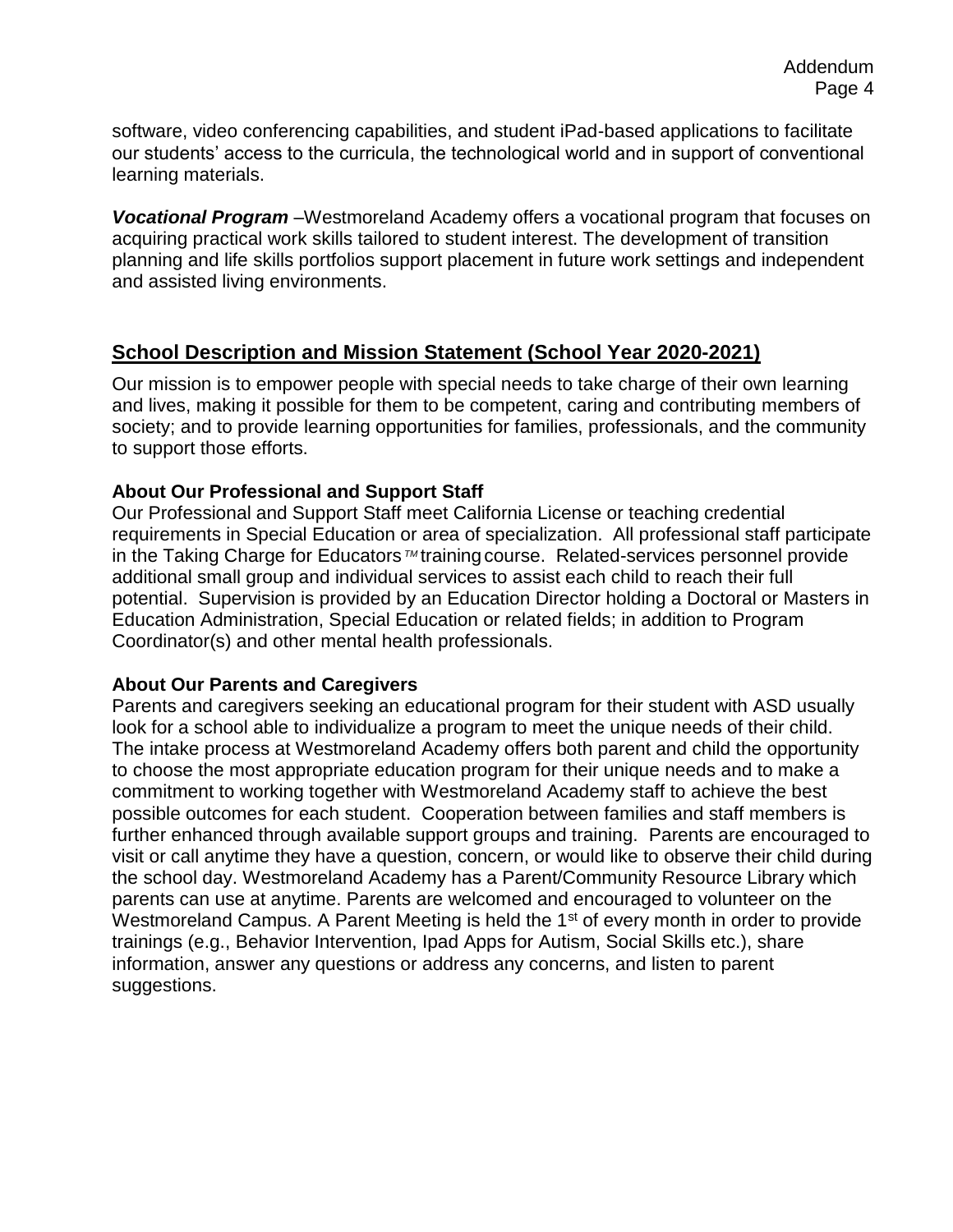| $\sim$<br><b>Grade Level</b> | <b>Number of Students</b> |
|------------------------------|---------------------------|
| Kindergarten                 |                           |
| Grade 1                      |                           |
| Grade 2                      |                           |
| Grade 3                      | 0                         |
| Grade 4                      | 5                         |
| Grade 5                      |                           |
| Grade 6                      | 10                        |
| Grade 7                      | 12                        |
| Grade 8                      | 11                        |
| Grade 9                      | 9                         |
| Grade 10                     | 9                         |
| Grade 11                     | 11                        |
| Grade 12                     |                           |
| Grade-T1                     | 7                         |
| Grade-T2                     | 12                        |
| Grade-T3                     | 4                         |
| Grade-T4                     | 4                         |
| <b>Total Enrollment</b>      | 103                       |

**Table 4: Student Enrollment by Grade Level (School Year 2020–2021)**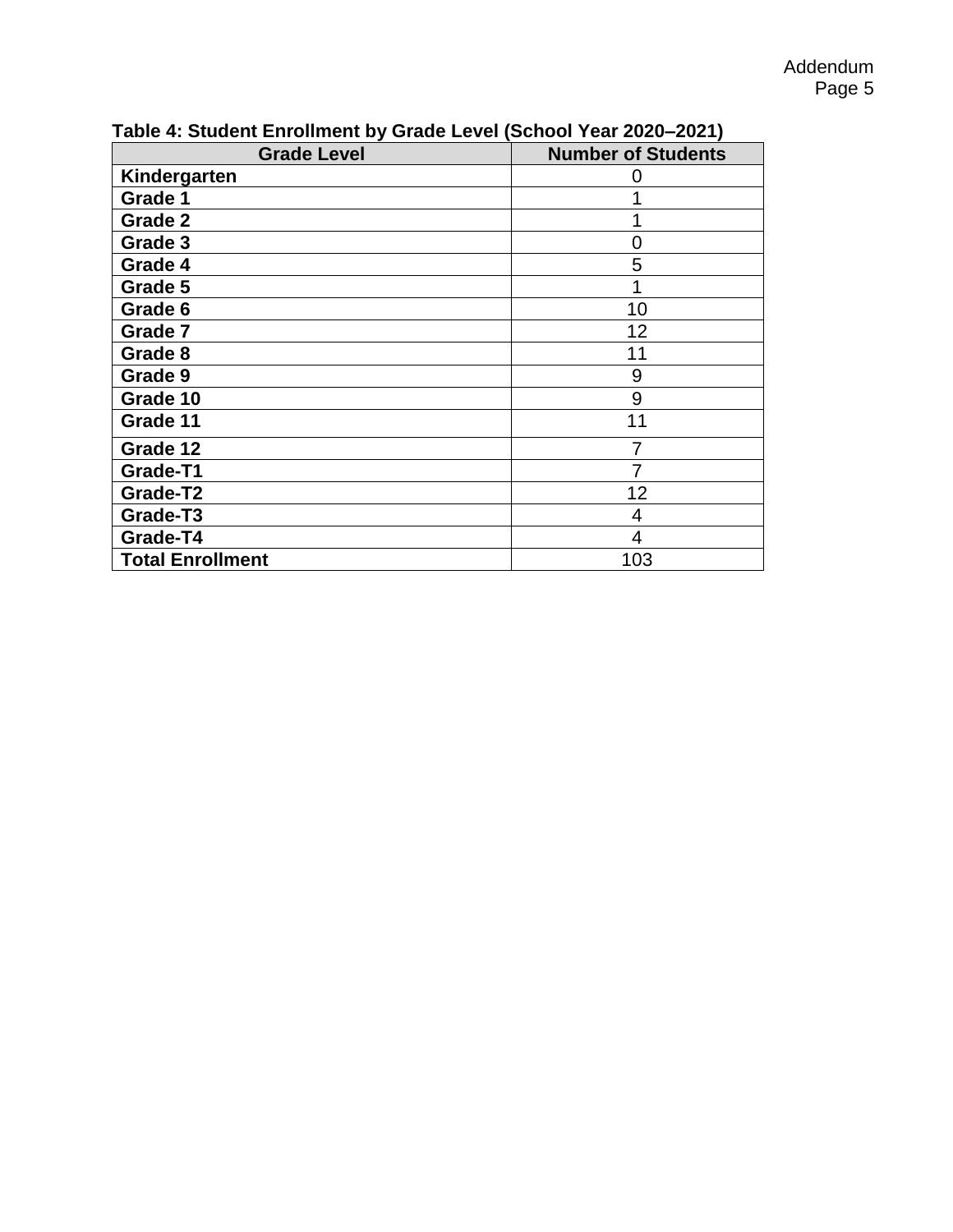| <b>Student Group</b>                       | <b>Percent of</b><br><b>Total Enrollment</b> |
|--------------------------------------------|----------------------------------------------|
| <b>Female</b>                              | 24                                           |
| <b>Male</b>                                | 76                                           |
| <b>Non-Binary</b>                          | 0                                            |
| American Indian or Alaska Native           | 1.09                                         |
| Asian                                      | 10.87                                        |
| <b>Black or African American</b>           | 8.70                                         |
| <b>Filipino</b>                            | 2.17                                         |
| <b>Hispanic or Latino</b>                  | 40.22                                        |
| <b>Native Hawaiian or Pacific Islander</b> | N/D                                          |
| <b>Two or More Races</b>                   | N/D                                          |
| White                                      | 28.26                                        |
| <b>English Learners</b>                    | 21.74                                        |
| <b>Foster Youth</b>                        | N/D                                          |
| <b>Homeless</b>                            | N/D                                          |
| <b>Migrant</b>                             | N/D                                          |
| <b>Socioeconomically Disadvantaged</b>     | 31.52                                        |
| <b>Students with Disabilities</b>          | 100                                          |

### **Table 5: Student Enrollment by Student Group (School Year 2020–2021)**

## **A.Conditions of Learning**

### **State Priority: Basic**

The SARC provides the following information relevant to the State priority: Basic (Priority 1):

- Degree to which teachers are appropriately assigned and fully credentialed in the subject area and for the pupils they are teaching;
- Pupils have access to standards-aligned instructional materials; and
- School facilities are maintained in good repair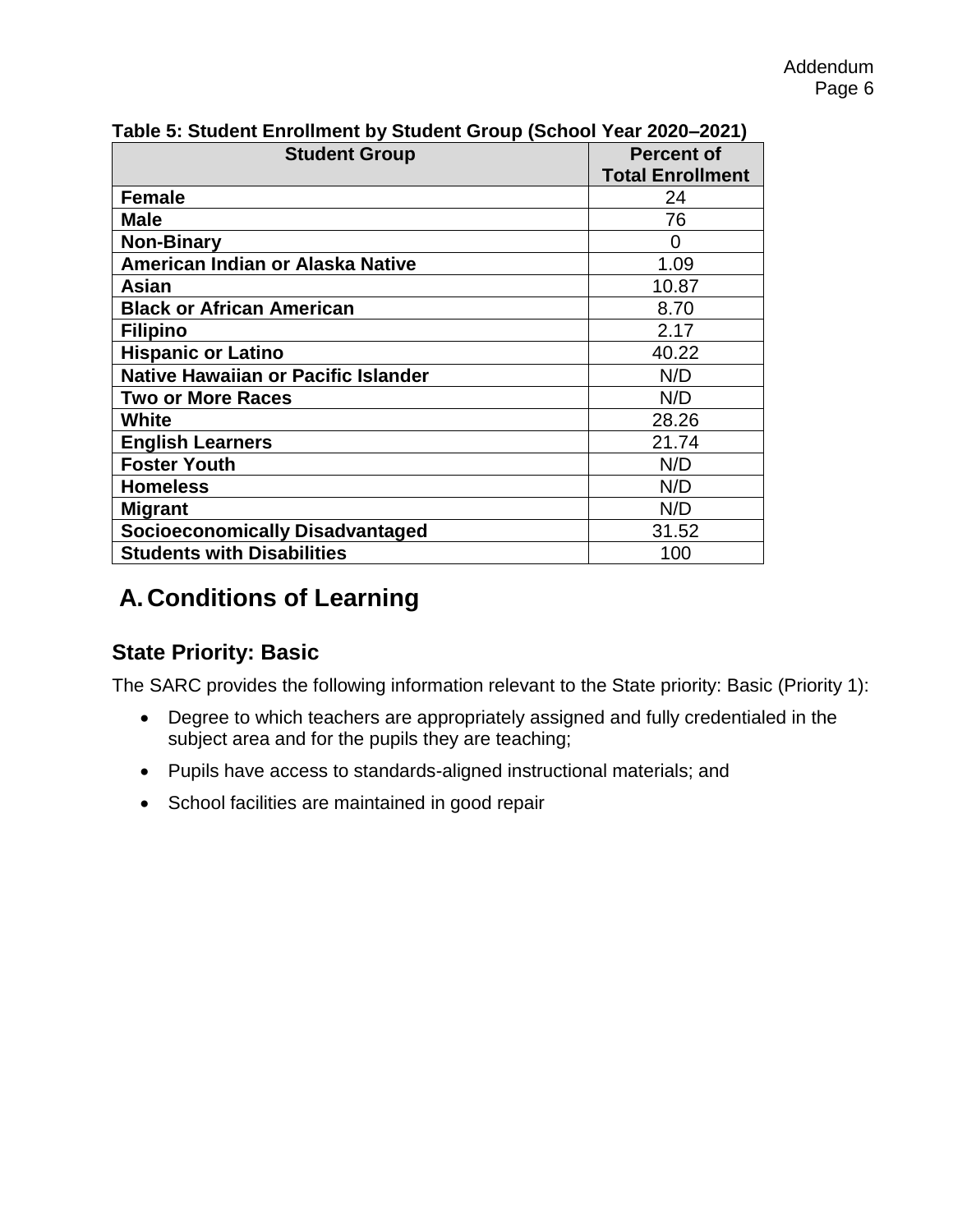| Table 6: Teacher Preparation and Placement (School Year 2020–2021) |  |  |
|--------------------------------------------------------------------|--|--|
|                                                                    |  |  |

| Authorization/<br><b>Assignment</b>                                                                                    | <b>School</b><br><b>Number</b> | <b>School</b><br><b>Percent</b> |
|------------------------------------------------------------------------------------------------------------------------|--------------------------------|---------------------------------|
| <b>Fully (Preliminary or Clear)</b><br><b>Credentialed for Subject</b><br>and Student Placement<br>(properly assigned) | 10                             | 100                             |
| <b>Intern Credential Holders</b><br><b>Properly Assigned</b>                                                           | 2                              | 20                              |
| <b>Teachers Without</b><br><b>Credentials and</b><br><b>Misassignments</b><br>("ineffective" under ESSA)               | $\mathcal{P}$                  | 20                              |
| <b>Credentialed Teachers</b><br><b>Assigned Out-of-Field</b><br>("out-of-field" under ESSA)                            |                                | n                               |
| <b>Unknown</b>                                                                                                         |                                | ( )                             |
| <b>Total Teaching Positions</b>                                                                                        |                                |                                 |

Note: The data in this table is based on Full Time Equivalent (FTE) status. One FTE equals one staff member working full time; one FTE could also represent two staff members who each work 50 percent of full time. Additionally, an assignment is defined as a position that an educator is assigned to based on setting, subject, and grade level. An authorization is defined as the services that an educator is authorized to provide to students.

#### **Table 7: Teachers Without Credentials and Misassignments (considered "ineffective" under ESSA) (School Year 2020–2021)**

| <b>Authorization/Assignment</b>                              | <b>Number</b> |
|--------------------------------------------------------------|---------------|
| <b>Permits and Waivers</b>                                   |               |
| <b>Misassignments</b>                                        |               |
| <b>Vacant Positions</b>                                      |               |
| <b>Total Teachers Without Credentials and Misassignments</b> |               |

#### **Table 8: Credentialed Teachers Assigned Out-of-Field**

**(considered "out-of-field" under ESSA) (School Year 2020–2021)**

| <b>Indicator</b>                                              | <b>Number</b> |
|---------------------------------------------------------------|---------------|
| <b>Credentialed Teachers Authorized on a Permit or Waiver</b> | 1 ( ) –       |
| <b>Local Assignment Options</b>                               |               |
| <b>Total Out-of-Field Teachers</b>                            |               |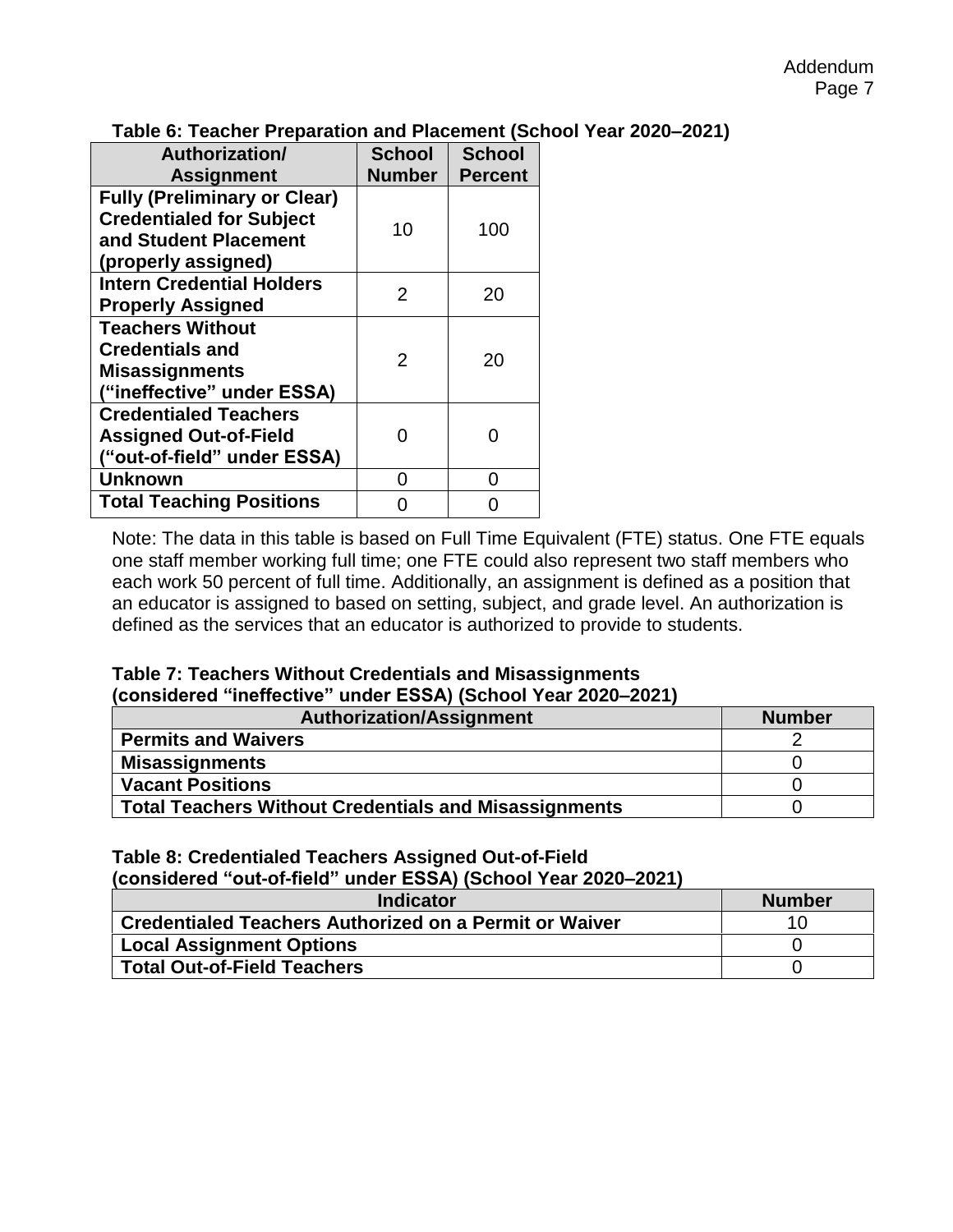#### **Table 9: Class Assignments (School Year 2020–2021)**

| <b>Indicator</b>                                                                                                                                       | <b>Percent</b> |
|--------------------------------------------------------------------------------------------------------------------------------------------------------|----------------|
| Misassignments for English Learners (a percentage of all the<br>classes with English learners taught by teachers that are<br>misassigned)              |                |
| No credential, permit or authorization to teach (a percentage of all<br>the classes taught by teachers with no record of an authorization<br>to teach) |                |

Note: For more information refer to the Updated Teacher Equity Definitions web page at [https://www.cde.ca.gov/pd/ee/teacherequitydefinitions.asp.](https://www.cde.ca.gov/pd/ee/teacherequitydefinitions.asp)

#### **Table 10: Quality, Currency, Availability of Textbooks and Other Instructional Materials (School Year 2021–2022)**

| <b>Subject</b>                                              | <b>Percent</b><br><b>Students</b><br><b>Lacking Own</b><br><b>Assigned Copy</b> |
|-------------------------------------------------------------|---------------------------------------------------------------------------------|
| <b>Reading/Language Arts</b>                                |                                                                                 |
| <b>Mathematics</b>                                          |                                                                                 |
| <b>Science</b>                                              |                                                                                 |
| <b>History-Social Science</b>                               |                                                                                 |
| <b>Foreign Language</b>                                     |                                                                                 |
| <b>Health</b>                                               |                                                                                 |
| <b>Visual and Performing Arts</b>                           |                                                                                 |
| <b>Science Laboratory</b><br><b>Equipment (grades 9-12)</b> |                                                                                 |

*Year and month in which the data were collected:* [DPL]

Note: Cells with N/A values do not require data.

#### **Table 11: School Facility Conditions and Planned Improvements**

#### **Westmoreland Academy – 5 and 6 Westmoreland Place, Pasadena**

Westmoreland Academy a school for special needs children with autism, ages 5 – 22. The campus consists of 2 buildings, with several classrooms per building. There are approximately 86 students total with a faculty and support staff of approximately 70 employees.

During our visit, we observed employees following the company's established COVID protocols for social distance, face mask adherence, hand sanitizing practices and disinfecting sites where children interaction takes place. Housekeeping practices were good. The premises were very clean and well maintained. Carpeting and floor surfaces were in good condition, lighting was adequate and well maintained, and social distancing floor markings are used in the reception area with temperature attestations and hand sanitizing stations located at the entrance.

The blacktop surface between the modular classrooms and the main buildings has a lot of cracks and holes that present a hazard to both the students and faculty. Although these cracks and holes are patched and filled to reduce the trip and fall exposure, this area needs to be resurfaced. As we discussed, you do have this as a facility action item, and the company is funding to get this done.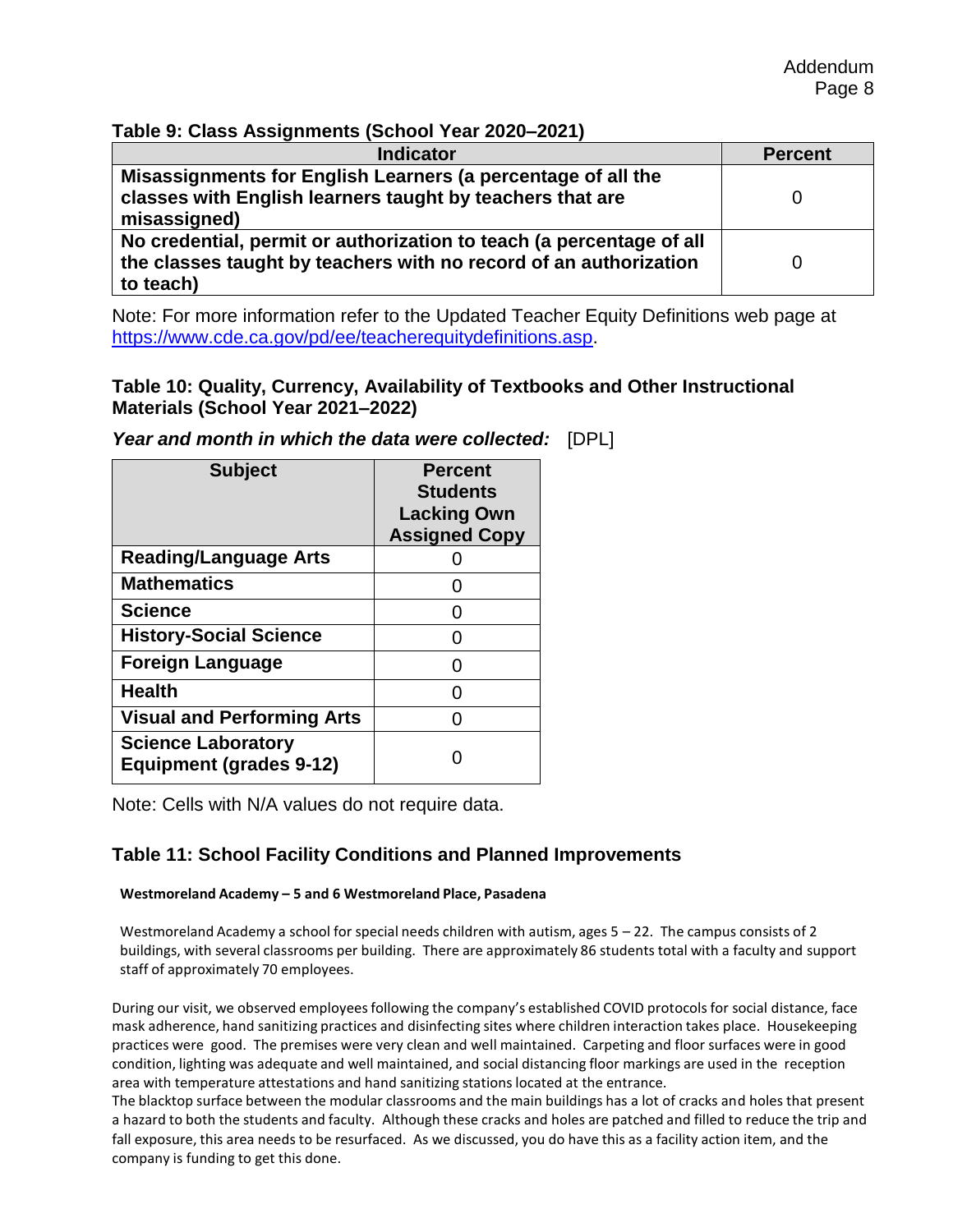### **B.Pupil Outcomes**

### **State Priority: Pupil Achievement**

The SARC provides the following information relevant to the State priority: Pupil Achievement (Priority 4):

• **Statewide assessments** (i.e., California Assessment of Student Performance and Progress [CAASPP] System includes the Smarter Balanced Summative Assessments for students in the general education population and the California Alternate Assessments [CAAs] for English language arts/literacy [ELA] and mathematics given in grades three through eight and grade eleven. Only eligible students may participate in the administration of the CAAs. CAAs items are aligned with alternate achievement standards, which are linked with the Common Core State Standards [CCSS] for students with the most significant cognitive disabilities).

The CAASPP System encompasses the following assessments and student participation requirements:

- 1. **Smarter Balanced Summative Assessments and CAAs for ELA** in grades three through eight and grade eleven.
- 2. **Smarter Balanced Summative Assessments and CAAs for mathematics**  in grades three through eight and grade eleven.
- 3. **California Science Test (CAST) and CAAs for Science** in grades five, eight, and once in high school (i.e., grade ten, eleven, or twelve).
- **SARC Reporting in the 2020–2021 School Year Only**

Where the most viable option, LEAs were required to administer the statewide summative assessments for ELA and mathematics. Where a statewide summative assessment was not the most viable option for the LEA (or for one or more gradelevel[s] within the LEA) due to the pandemic, LEAs were allowed to report results from a different assessment that met the criteria established by the State Board of Education (SBE) on March 16, 2021. The assessments were required to be:

- o Aligned with CA CCSS for ELA and mathematics;
- o Available to students in grades 3 through 8, and grade 11; and
- $\circ$  Uniformly administered across a grade, grade span, school, or district to all eligible students.
- **Options:** Note that the CAAs could only be administered in-person following health and safety requirements. If it was not viable for the LEA to administer the CAAs in person with health and safety guidelines in place, the LEA was directed to not administer the tests. There were no other assessment options available for the CAAs. Schools administered the Smarter Balanced Summative Assessments for ELA and mathematics, other assessments that meet the SBE criteria, or a combination of both, and they could only choose one of the following:
	- o Smarter Balanced ELA and mathematics summative assessments;
	- o Other assessments meeting the SBE criteria; or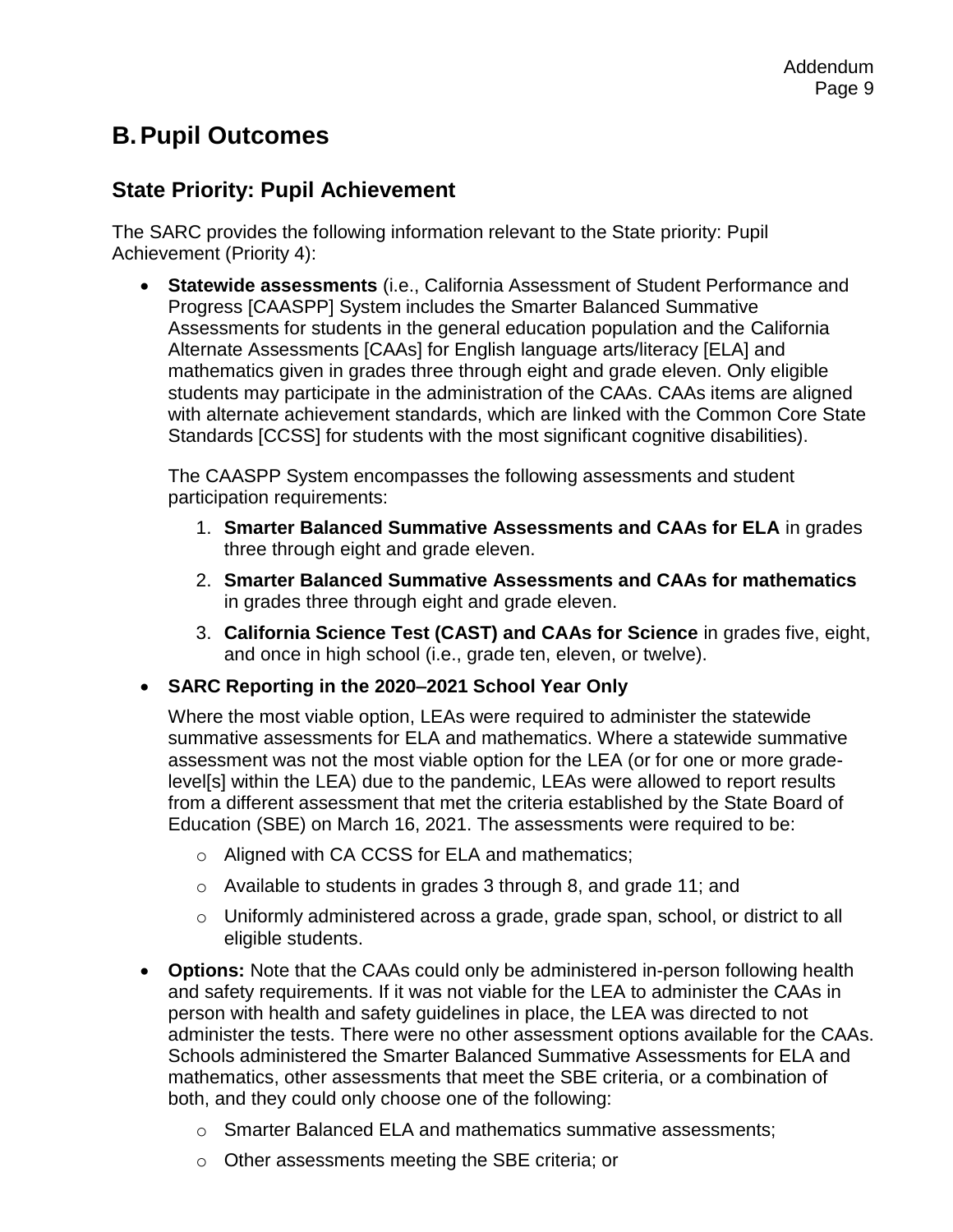- $\circ$  Combination of Smarter Balanced FLA and mathematics summative assessments and other assessments.
- **College and Career Ready:** The percentage of students who have successfully completed courses that satisfy the requirements for entrance to the University of California and the California State University, or career technical education sequences or programs of study.

#### **Table 14: CAASPP Test Results in ELA and Mathematics for All Students Grades Three through Eight and Grade Eleven taking and completing a stateadministered assessment**

| <b>Subject</b>                                                                 | <b>School</b><br>$2019 -$<br>2020 | <b>School</b><br>$2020 -$<br>2021 | <b>District</b><br>$2019 -$<br>2020 | <b>District</b><br>$2020 -$<br>2021 | <b>State</b><br>$2019 -$<br>2020 | <b>State</b><br>$2020 -$<br>2021 |
|--------------------------------------------------------------------------------|-----------------------------------|-----------------------------------|-------------------------------------|-------------------------------------|----------------------------------|----------------------------------|
| <b>English Language</b><br><b>Arts/Literacy</b><br>$\left($ grades 3-8 and 11) | N/A                               | N/A                               | N/A                                 | N/A                                 | N/A                              | N/A                              |
| <b>Mathematics</b><br>$\left($ grades 3-8 and 11)                              | N/A                               | N/A                               | N/A                                 | N/A                                 | N/A                              | N/A                              |

**Percentage of Students Meeting or Exceeding the State Standard**

Note: The 2019–2020 data cells with N/A values indicate that the 2019–2020 data are not available due to the COVID-19 pandemic and resulting summative test suspension. The Executive Order N-30-20 was issued which waived the assessment, accountability, and reporting requirements for the 2019–2020 school year.

Note: The 2020–2021 data cells have N/A values because these data are not comparable to other year data due to the COVID-19 pandemic during the 2020–2021 school year. Where the CAASPP assessments in ELA and/or mathematics is not the most viable option, the LEAs were allowed to administer local assessments. Therefore, the 2020–2021 data between school years for the school, district, state are not an accurate comparison. As such, it is inappropriate to compare results of the 2020–2021 school year to other school years.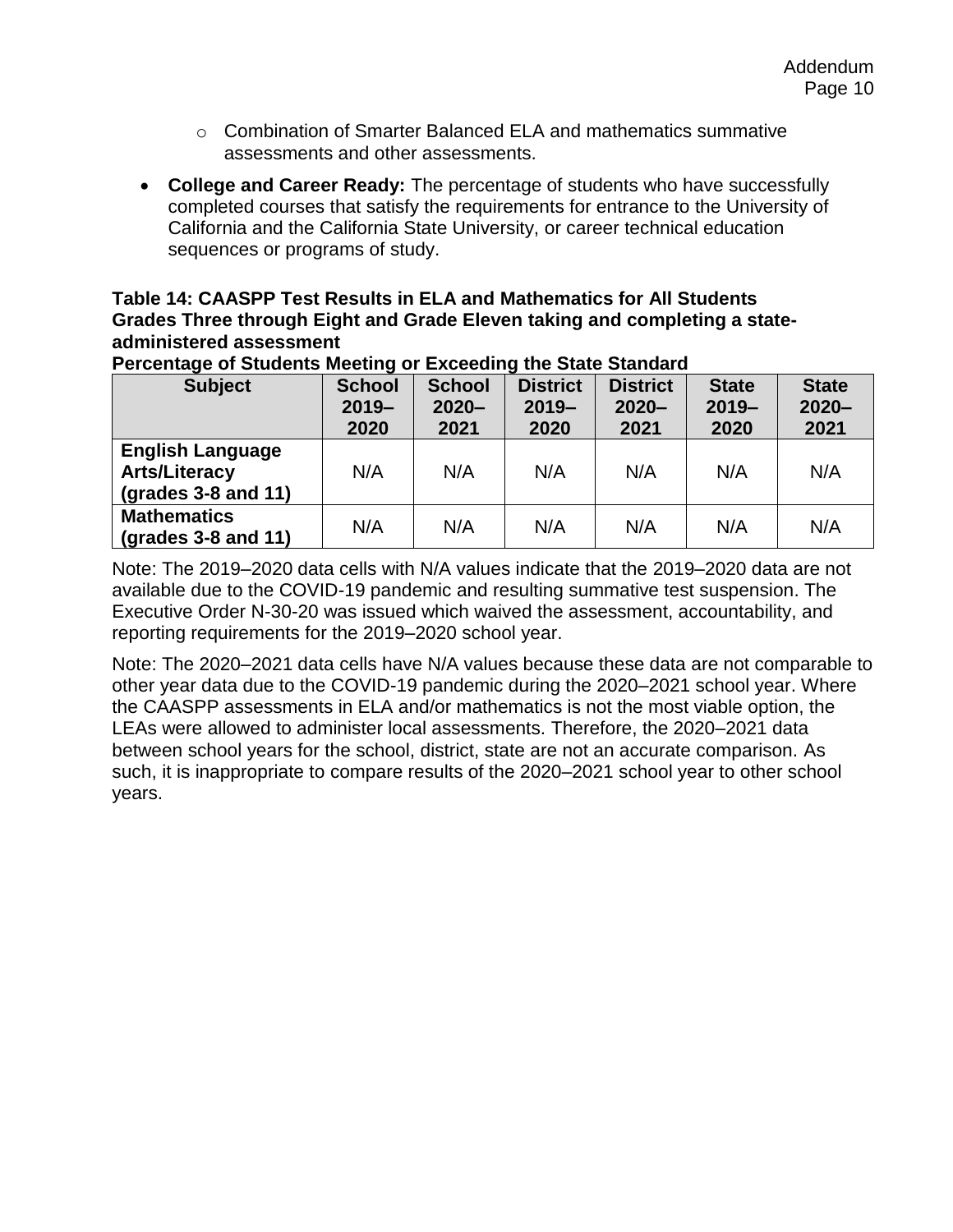#### **Table 15: CAASPP Test Results in ELA by Student Group for students taking and completing a state-administered assessment Grades Three through Eight and Grade Eleven (School Year 2020–2021)**

| 01aaco 1111cc (1110agu Light and Oradc Licven (Ochoor Tear Zozo-Zozi)<br><b>Student Group</b> | <b>Total</b>      | <b>Number</b> | <b>Percent</b> | <b>Percent</b> | <b>Percent</b>  |
|-----------------------------------------------------------------------------------------------|-------------------|---------------|----------------|----------------|-----------------|
|                                                                                               | <b>Enrollment</b> | <b>Tested</b> | <b>Tested</b>  | <b>Not</b>     | Met or          |
|                                                                                               |                   |               |                | <b>Tested</b>  | <b>Exceeded</b> |
| <b>All Students</b>                                                                           | N/D               | N/D           | $\overline{0}$ | 100            | N/D             |
| <b>Female</b>                                                                                 | N/D               | N/D           | $\overline{0}$ | 100            | N/D             |
| <b>Male</b>                                                                                   | N/D               | N/D           | $\overline{0}$ | 100            | N/D             |
| American Indian or                                                                            | N/D               | N/D           | $\overline{0}$ | 100            | N/D             |
| <b>Alaska Native</b>                                                                          |                   |               |                |                |                 |
| Asian                                                                                         | N/D               | N/D           | $\overline{0}$ | 100            | N/D             |
| <b>Black or African</b>                                                                       | N/D               | N/D           | $\overline{0}$ | 100            | N/D             |
| <b>American</b>                                                                               |                   |               |                |                |                 |
| <b>Filipino</b>                                                                               | N/D               | N/D           | $\overline{0}$ | 100            | N/D             |
| <b>Hispanic or Latino</b>                                                                     | N/D               | N/D           | $\overline{0}$ | 100            | N/D             |
| Native Hawaiian or<br><b>Pacific Islander</b>                                                 | N/D               | N/D           | $\mathbf 0$    | 100            | N/D             |
| <b>Two or More Races</b>                                                                      | N/D               | N/D           | $\mathbf 0$    | 100            | N/D             |
| <b>White</b>                                                                                  | N/D               | N/D           | $\overline{0}$ | 100            | N/D             |
| <b>English Learners</b>                                                                       | N/D               | N/D           | $\overline{0}$ | 100            | N/D             |
| <b>Foster Youth</b>                                                                           | N/D               | N/D           | $\overline{0}$ | 100            | N/D             |
| <b>Homeless</b>                                                                               | N/D               | N/D           | $\mathbf 0$    | 100            | N/D             |
| <b>Military</b>                                                                               | N/D               | N/D           | $\overline{0}$ | 100            | N/D             |
| <b>Socioeconomically</b><br><b>Disadvantaged</b>                                              | N/D               | N/D           | $\overline{0}$ | 100            | N/D             |
| <b>Students Receiving</b><br><b>Migrant Education</b><br><b>Services</b>                      | N/D               | N/D           | $\mathbf 0$    | 100            | N/D             |
| <b>Students with</b><br><b>Disabilities</b>                                                   | N/D               | N/D           | $\overline{0}$ | 100            | N/D             |

Note: N/T values indicate that this school did not test students using the CAASPP for ELA.

Note: Double dashes (--) appear in the table when the number of students is ten or less, either because the number of students in this category is too small for statistical accuracy or to protect student privacy.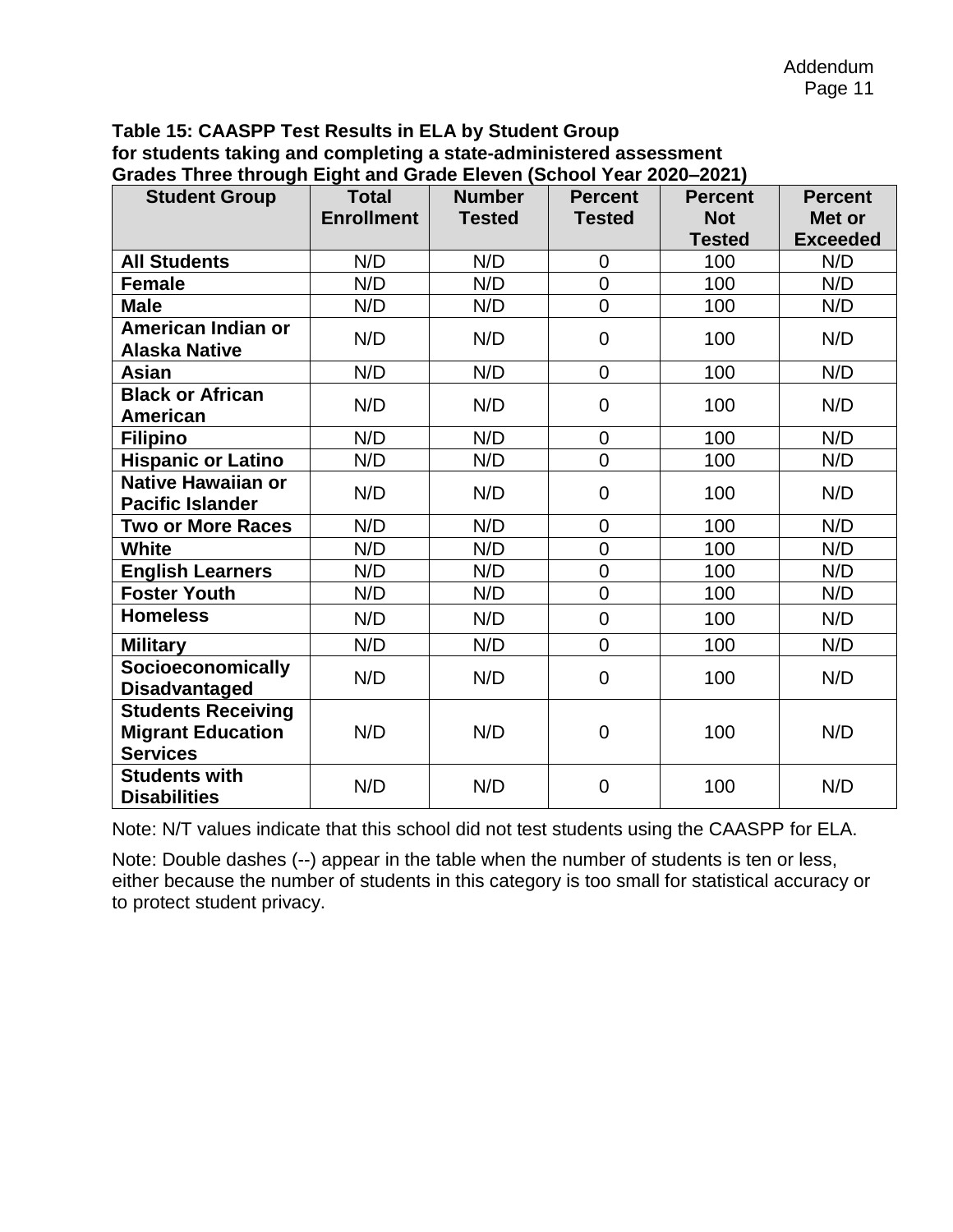#### **Table 16: CAASPP Test Results in Mathematics by Student Group for students taking and completing a state-administered assessment Grades Three through Eight and Grade Eleven (School Year 2020–2021)**

| Oraucs Three through Light and Orauc Lieven (OchOOF Fear ZUZU-ZUZT)<br><b>Student Group</b> | <b>Total</b>      | <b>Number</b> | <b>Percent</b> | <b>Percent</b> | <b>Percent</b>  |
|---------------------------------------------------------------------------------------------|-------------------|---------------|----------------|----------------|-----------------|
|                                                                                             | <b>Enrollment</b> | <b>Tested</b> | <b>Tested</b>  | <b>Not</b>     | Met or          |
|                                                                                             |                   |               |                | <b>Tested</b>  | <b>Exceeded</b> |
| <b>All Students</b>                                                                         | N/D               | N/D           | $\mathbf 0$    | 100            | N/D             |
| <b>Female</b>                                                                               | N/D               | N/D           | $\overline{0}$ | 100            | N/D             |
| <b>Male</b>                                                                                 | N/D               | N/D           | $\overline{0}$ | 100            | N/D             |
| American Indian or<br><b>Alaska Native</b>                                                  | N/D               | N/D           | $\mathbf 0$    | 100            | N/D             |
| Asian                                                                                       | N/D               | N/D           | $\mathbf 0$    | 100            | N/D             |
| <b>Black or African</b><br>American                                                         | N/D               | N/D           | $\mathbf 0$    | 100            | N/D             |
| <b>Filipino</b>                                                                             | N/D               | N/D           | $\mathbf 0$    | 100            | N/D             |
| <b>Hispanic or Latino</b>                                                                   | N/D               | N/D           | $\overline{0}$ | 100            | N/D             |
| Native Hawaiian or<br><b>Pacific Islander</b>                                               | N/D               | N/D           | $\mathbf 0$    | 100            | N/D             |
| <b>Two or More Races</b>                                                                    | N/D               | N/D           | $\overline{0}$ | 100            | N/D             |
| <b>White</b>                                                                                | N/D               | N/D           | $\overline{0}$ | 100            | N/D             |
| <b>English Learners</b>                                                                     | N/D               | N/D           | $\overline{0}$ | 100            | N/D             |
| <b>Foster Youth</b>                                                                         | N/D               | N/D           | $\overline{0}$ | 100            | N/D             |
| <b>Homeless</b>                                                                             | N/D               | N/D           | $\mathbf 0$    | 100            | N/D             |
| <b>Military</b>                                                                             | N/D               | N/D           | $\overline{0}$ | 100            | N/D             |
| Socioeconomically<br><b>Disadvantaged</b>                                                   | N/D               | N/D           | $\overline{0}$ | 100            | N/D             |
| <b>Students Receiving</b><br><b>Migrant Education</b><br><b>Services</b>                    | N/D               | N/D           | $\mathbf 0$    | 100            | N/D             |
| <b>Students with</b><br><b>Disabilities</b>                                                 | N/D               | N/D           | $\overline{0}$ | 100            | N/D             |

Note: N/T values indicate that this school did not test students using the CAASPP for Mathematics.

Note: Double dashes (--) appear in the table when the number of students is ten or less, either because the number of students in this category is too small for statistical accuracy or to protect student privacy.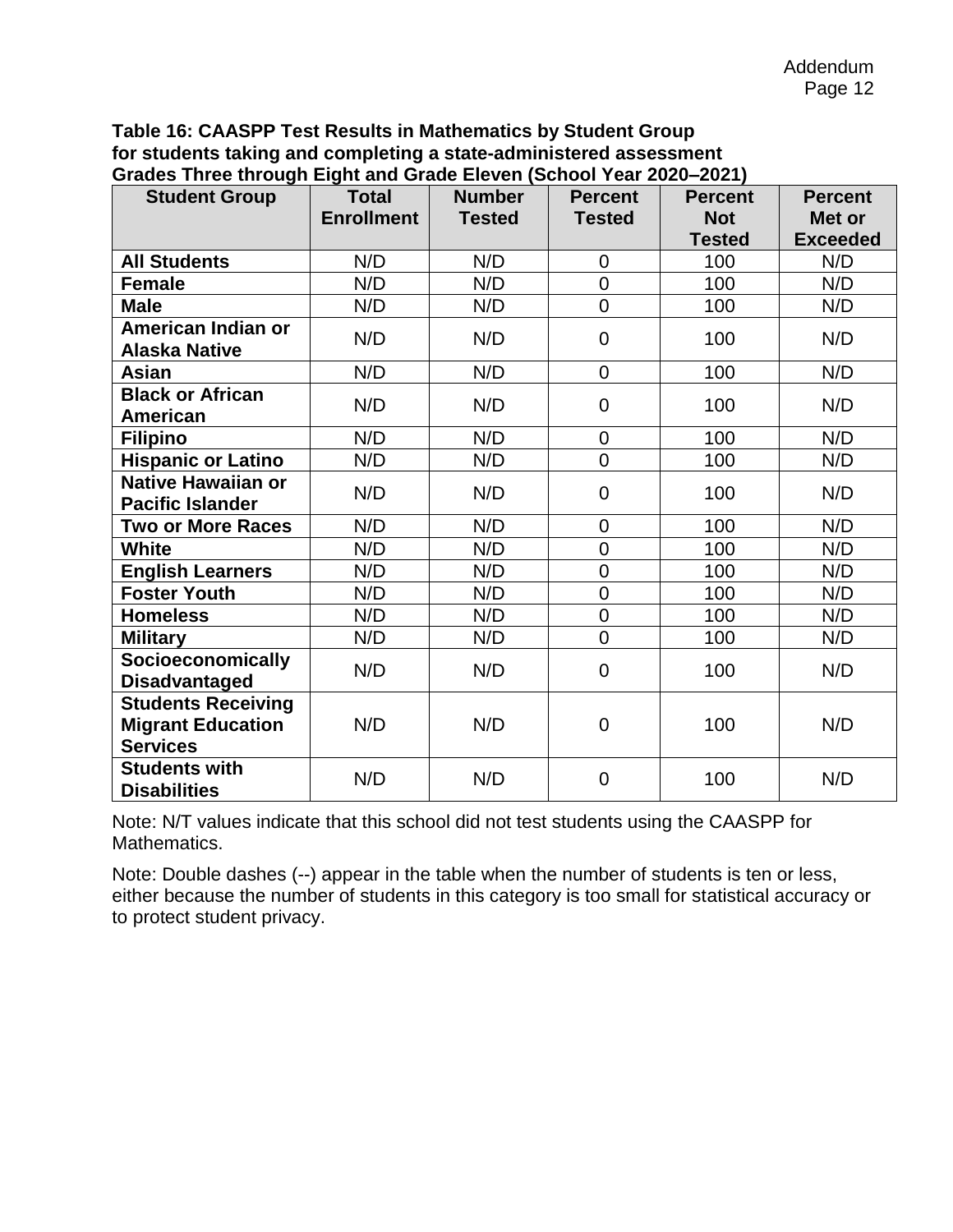### **Table 17: Local Assessment Test Results in ELA by Student Group Assessment Name(s):** [DPL]

| Grades Three through Eight and Grade Eleven (School Year 2020–2021) |  |  |  |  |
|---------------------------------------------------------------------|--|--|--|--|
|                                                                     |  |  |  |  |

| <b>Student Group</b>                                                     | <b>Total</b><br><b>Enrollment</b> | <b>Number</b><br><b>Tested</b> | <b>Percent</b><br><b>Tested</b> | <b>Percent</b><br><b>Not</b><br><b>Tested</b> | <b>Percent</b><br>At or<br><b>Above</b><br>Grade |
|--------------------------------------------------------------------------|-----------------------------------|--------------------------------|---------------------------------|-----------------------------------------------|--------------------------------------------------|
|                                                                          |                                   |                                |                                 |                                               | Level                                            |
| <b>All Students</b>                                                      | N/D                               | N/D                            | $\overline{0}$                  | 100                                           | N/D                                              |
| <b>Female</b>                                                            | N/D                               | N/D                            | $\boldsymbol{0}$                | 100                                           | N/D                                              |
| <b>Male</b>                                                              | N/D                               | N/D                            | $\overline{0}$                  | 100                                           | N/D                                              |
| American Indian or<br><b>Alaska Native</b>                               | N/D                               | N/D                            | $\mathbf 0$                     | 100                                           | N/D                                              |
| Asian                                                                    | N/D                               | N/D                            | $\overline{0}$                  | 100                                           | N/D                                              |
| <b>Black or African</b><br><b>American</b>                               | N/D                               | N/D                            | $\overline{0}$                  | 100                                           | N/D                                              |
| <b>Filipino</b>                                                          | N/D                               | N/D                            | $\overline{0}$                  | 100                                           | N/D                                              |
| <b>Hispanic or Latino</b>                                                | N/D                               | N/D                            | $\overline{0}$                  | 100                                           | N/D                                              |
| Native Hawaiian or<br><b>Pacific Islander</b>                            | N/D                               | N/D                            | $\overline{0}$                  | 100                                           | N/D                                              |
| <b>Two or More Races</b>                                                 | N/D                               | N/D                            | $\mathbf 0$                     | 100                                           | N/D                                              |
| <b>White</b>                                                             | N/D                               | N/D                            | $\overline{0}$                  | 100                                           | N/D                                              |
| <b>English Learners</b>                                                  | N/D                               | N/D                            | $\overline{0}$                  | 100                                           | N/D                                              |
| <b>Foster Youth</b>                                                      | N/D                               | N/D                            | $\overline{0}$                  | 100                                           | N/D                                              |
| <b>Homeless</b>                                                          | N/D                               | N/D                            | $\overline{0}$                  | 100                                           | N/D                                              |
| <b>Military</b>                                                          | N/D                               | N/D                            | $\overline{0}$                  | 100                                           | N/D                                              |
| Socioeconomically<br><b>Disadvantaged</b>                                | N/D                               | N/D                            | $\mathbf 0$                     | 100                                           | N/D                                              |
| <b>Students Receiving</b><br><b>Migrant Education</b><br><b>Services</b> | N/D                               | N/D                            | $\overline{0}$                  | 100                                           | N/D                                              |
| <b>Students with</b><br><b>Disabilities</b>                              | N/D                               | N/D                            | $\overline{0}$                  | 100                                           | N/D                                              |

\*At or above the grade-level standard in the context of the local assessment administered.

Note: LEAs/schools will populate this table for schools in cases where the school administered a local assessment.

Note: LEAs/schools will populate double dashes (--) in this table when the number of students is ten or less, either because the number of students in this category is too small for statistical accuracy or to protect student privacy.

Note: In cases where the school administered only the CAASPP assessment, LEAs/schools will populate this table with "N/A" values in all cells, meaning this table is Not Applicable for this school.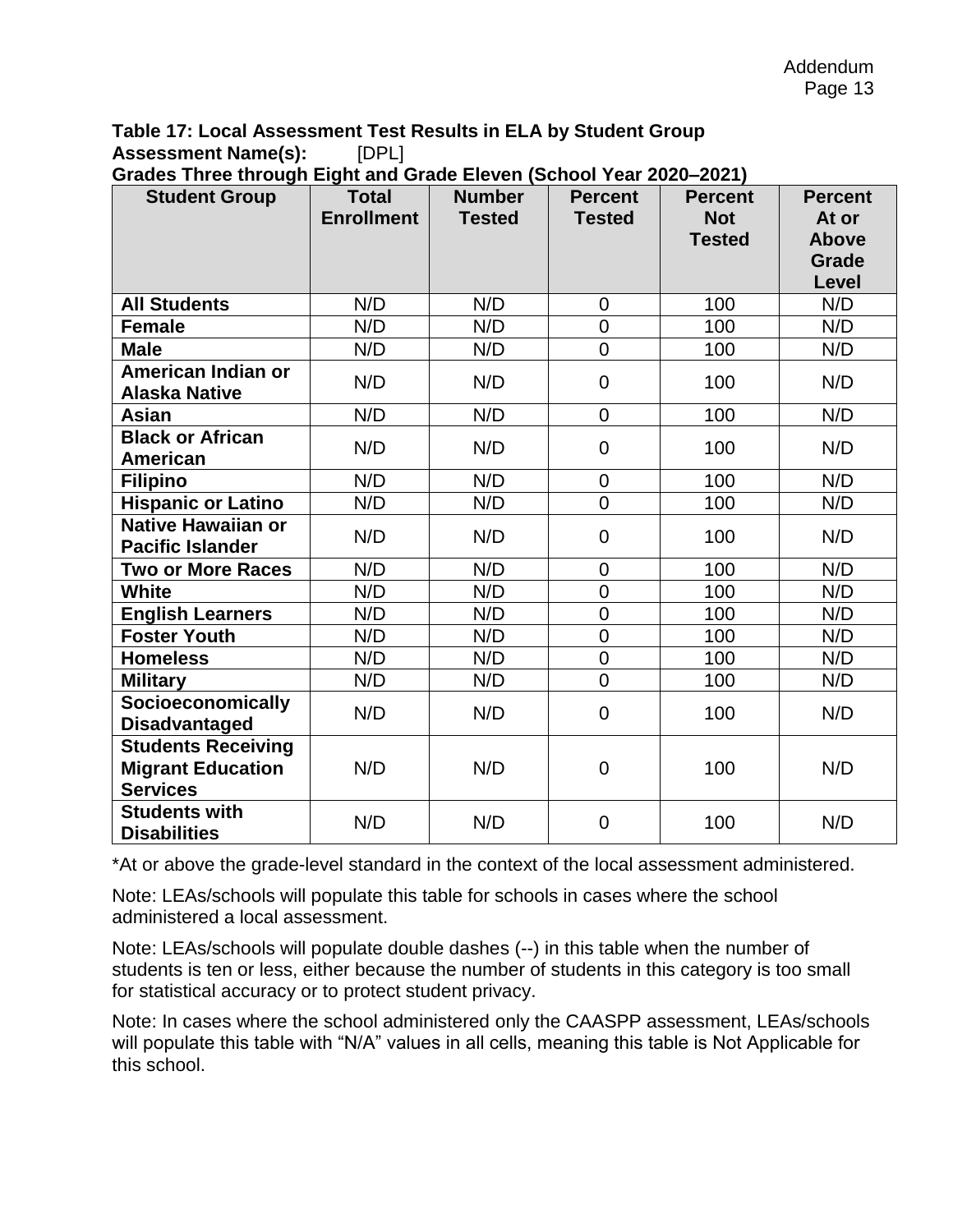**Table 18: Local Assessment Test Results in Mathematics by Student Group Assessment Name(s):** [DPL]

| <b>Student Group</b>                                                     | <b>Total</b>      | <b>Number</b> | <b>Percent</b> | <b>Percent</b> | <b>Percent</b>        |
|--------------------------------------------------------------------------|-------------------|---------------|----------------|----------------|-----------------------|
|                                                                          | <b>Enrollment</b> | <b>Tested</b> | <b>Tested</b>  | <b>Not</b>     | At or                 |
|                                                                          |                   |               |                | <b>Tested</b>  | <b>Above</b>          |
|                                                                          |                   |               |                |                | <b>Grade</b><br>Level |
| <b>All Students</b>                                                      | N/D               | N/D           | $\mathbf 0$    | 100            | N/D                   |
| <b>Female</b>                                                            | N/D               | N/D           | $\mathbf 0$    | 100            | N/D                   |
|                                                                          |                   |               |                |                |                       |
| <b>Male</b>                                                              | N/D               | N/D           | $\overline{0}$ | 100            | N/D                   |
| American Indian or<br><b>Alaska Native</b>                               | N/D               | N/D           | $\mathbf 0$    | 100            | N/D                   |
| Asian                                                                    | N/D               | N/D           | $\mathbf 0$    | 100            | N/D                   |
| <b>Black or African</b><br>American                                      | N/D               | N/D           | $\mathbf 0$    | 100            | N/D                   |
| <b>Filipino</b>                                                          | N/D               | N/D           | $\overline{0}$ | 100            | N/D                   |
| <b>Hispanic or Latino</b>                                                | N/D               | N/D           | $\overline{0}$ | 100            | N/D                   |
| Native Hawaiian or<br><b>Pacific Islander</b>                            | N/D               | N/D           | $\mathbf 0$    | 100            | N/D                   |
| <b>Two or More Races</b>                                                 | N/D               | N/D           | $\overline{0}$ | 100            | N/D                   |
| <b>White</b>                                                             | N/D               | N/D           | $\mathbf 0$    | 100            | N/D                   |
| <b>English Learners</b>                                                  | N/D               | N/D           | $\overline{0}$ | 100            | N/D                   |
| <b>Foster Youth</b>                                                      | N/D               | N/D           | $\overline{0}$ | 100            | N/D                   |
| <b>Homeless</b>                                                          | N/D               | N/D           | $\overline{0}$ | 100            | N/D                   |
| <b>Military</b>                                                          | N/D               | N/D           | $\overline{0}$ | 100            | N/D                   |
| Socioeconomically                                                        |                   |               |                |                |                       |
| <b>Disadvantaged</b>                                                     | N/D               | N/D           | $\overline{0}$ | 100            | N/D                   |
| <b>Students Receiving</b><br><b>Migrant Education</b><br><b>Services</b> | N/D               | N/D           | $\overline{0}$ | 100            | N/D                   |
| <b>Students with</b><br><b>Disabilities</b>                              | N/D               | N/D           | $\overline{0}$ | 100            | N/D                   |

**Grades Three through Eight and Grade Eleven (School Year 2020–2021)**

\*At or above the grade-level standard in the context of the local assessment administered.

Note: LEAs/schools will populate this table for schools in cases where the school administered a local assessment.

Note: LEAs/schools will populate double dashes (--) in this table when the number of students is ten or less, either because the number of students in this category is too small for statistical accuracy or to protect student privacy.

Note: In cases where the school administered only the CAASPP assessment, LEAs/schools will populate this table with "N/A" values in all cells, meaning this table is Not Applicable for this school.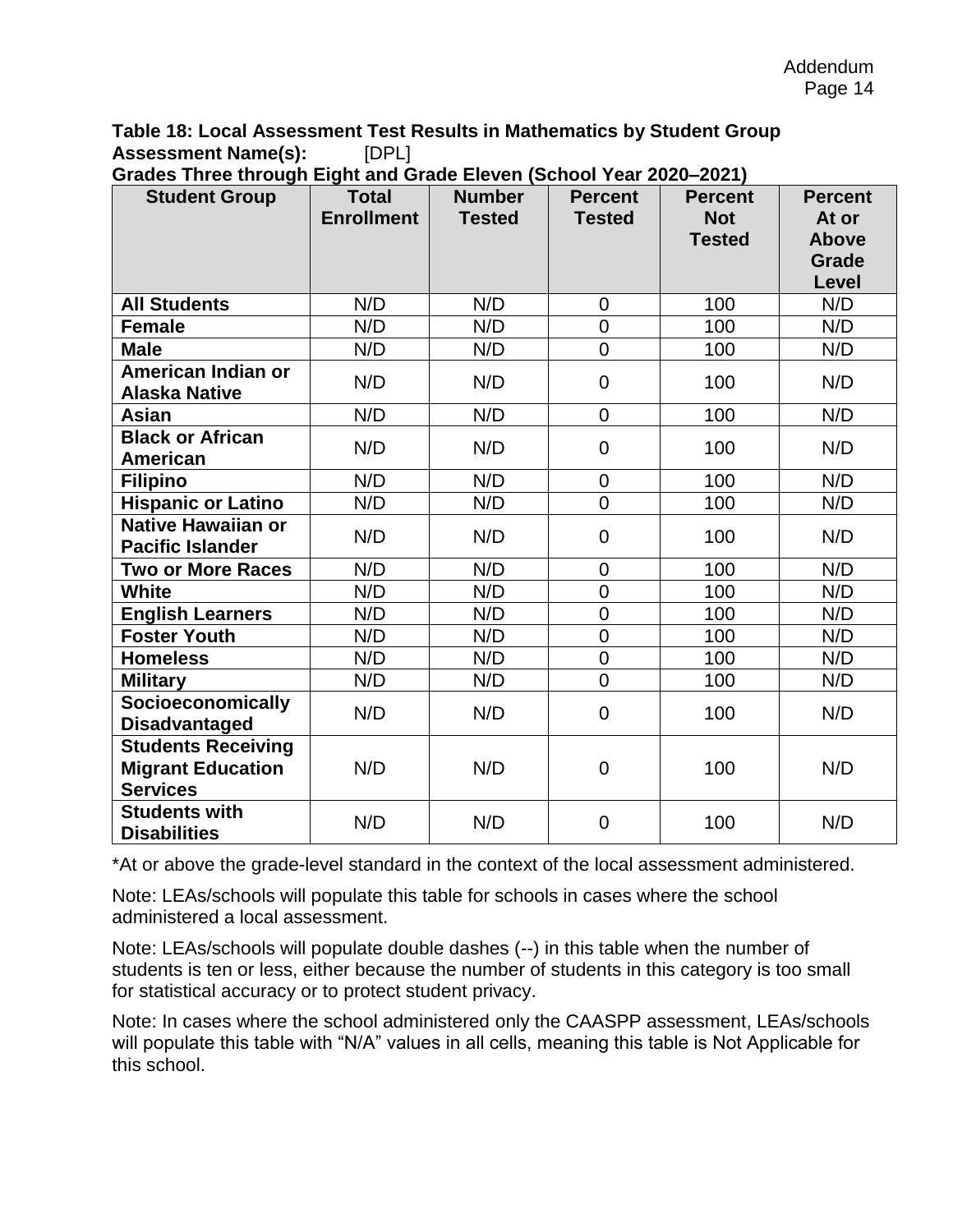### **Table 19: CAASPP Test Results in Science for All Students Grades Five, Eight, and High School**

| . .<br><b>Subject</b>                              | <b>School</b><br>$2019 -$<br>2020 | <b>School</b><br>$2020 -$<br>2021 | <b>District</b><br>$2019 -$<br>2020 | <b>District</b><br>$2020 -$<br>2021 | <b>State</b><br>$2019 -$<br>2020 | <b>State</b><br>$2020 -$<br>2021 |
|----------------------------------------------------|-----------------------------------|-----------------------------------|-------------------------------------|-------------------------------------|----------------------------------|----------------------------------|
| <b>Science</b><br>(grades 5, 8 and<br>high school) | N/D                               | N/D                               |                                     | 100                                 | N/D                              | N/D                              |

**Percentage of Students Meeting or Exceeding the State Standard**

Note: The 2019–2020 data cells with N/A values indicate that the 2019–2020 data are not available due to the COVID-19 pandemic and resulting summative testing suspension. The Executive Order N-30-20 was issued which waived the assessment, accountability, and reporting requirements for the 2019–2020 school year.

Note: For any 2020–2021 data cells with N/T values indicate that this school did not test students using the CAASPP for Science.

| <b>Student Group</b>                                                     | <b>Total</b><br><b>Enrollment</b> | <b>Number</b><br><b>Tested</b> | <b>Percent</b><br><b>Tested</b> | <b>Percent</b><br><b>Not</b><br><b>Tested</b> | <b>Percent</b><br>Met or<br><b>Exceeded</b> |
|--------------------------------------------------------------------------|-----------------------------------|--------------------------------|---------------------------------|-----------------------------------------------|---------------------------------------------|
| <b>All Students</b>                                                      | N/D                               | N/D                            | $\overline{0}$                  | 100                                           | N/D                                         |
| <b>Female</b>                                                            | N/D                               | N/D                            | $\mathbf 0$                     | 100                                           | N/D                                         |
| <b>Male</b>                                                              | N/D                               | N/D                            | $\overline{0}$                  | 100                                           | N/D                                         |
| American Indian or<br><b>Alaska Native</b>                               | N/D                               | N/D                            | $\overline{0}$                  | 100                                           | N/D                                         |
| Asian                                                                    | N/D                               | N/D                            | $\overline{0}$                  | 100                                           | N/D                                         |
| <b>Black or African</b><br><b>American</b>                               | N/D                               | N/D                            | $\overline{0}$                  | 100                                           | N/D                                         |
| <b>Filipino</b>                                                          | N/D                               | N/D                            | $\mathbf 0$                     | 100                                           | N/D                                         |
| <b>Hispanic or Latino</b>                                                | N/D                               | N/D                            | $\overline{0}$                  | 100                                           | N/D                                         |
| <b>Native Hawaiian or</b><br><b>Pacific Islander</b>                     | N/D                               | N/D                            | $\overline{0}$                  | 100                                           | N/D                                         |
| <b>Two or More Races</b>                                                 | N/D                               | N/D                            | $\mathbf 0$                     | 100                                           | N/D                                         |
| <b>White</b>                                                             | N/D                               | N/D                            | $\overline{0}$                  | 100                                           | N/D                                         |
| <b>English Learners</b>                                                  | N/D                               | N/D                            | $\overline{0}$                  | 100                                           | N/D                                         |
| <b>Foster Youth</b>                                                      | N/D                               | N/D                            | $\overline{0}$                  | 100                                           | N/D                                         |
| <b>Homeless</b>                                                          | N/D                               | N/D                            | $\overline{0}$                  | 100                                           | N/D                                         |
| <b>Military</b>                                                          | N/D                               | N/D                            | $\overline{0}$                  | 100                                           | N/D                                         |
| <b>Socioeconomically</b><br><b>Disadvantaged</b>                         | N/D                               | N/D                            | $\overline{0}$                  | 100                                           | N/D                                         |
| <b>Students Receiving</b><br><b>Migrant Education</b><br><b>Services</b> | N/D                               | N/D                            | $\overline{0}$                  | 100                                           | N/D                                         |
| <b>Students with</b><br><b>Disabilities</b>                              | N/D                               | N/D                            | $\overline{0}$                  | 100                                           | N/D                                         |

#### **Table 20: CAASPP Test Results in Science by Student Group Grades Five, Eight, and High School (School Year 2020–2021)**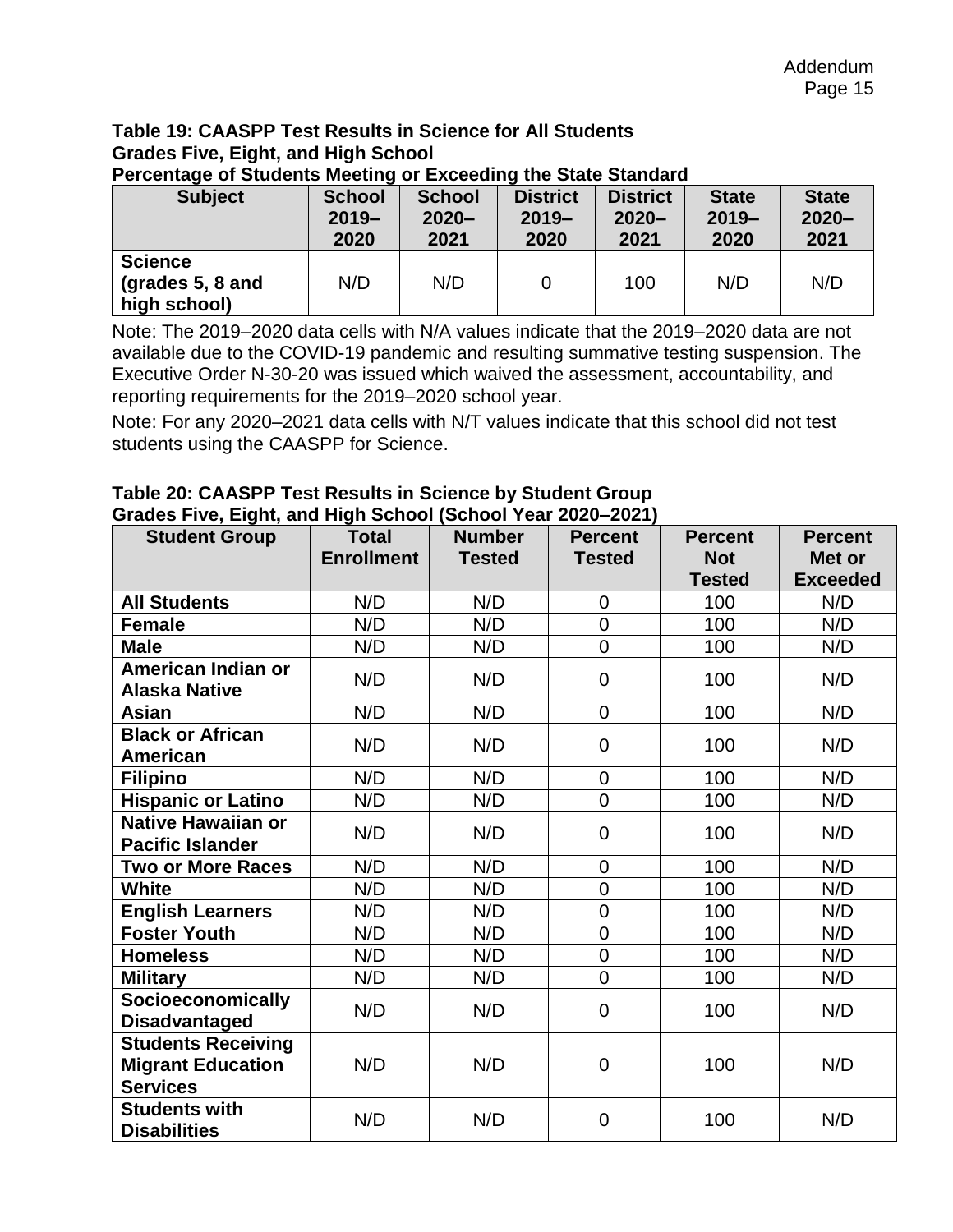Note: N/T values indicate that this school did not test students using the CAASPP for Science.

### **State Priority: Other Pupil Outcomes**

The SARC provides the following information relevant to the State priority: Other Pupil Outcomes (Priority 8):

• Pupil outcomes in the subject area of physical education

| <b>Grade Level</b> | Percentage of<br><b>Students Meeting</b><br><b>Four of Six</b> | Percentage of<br><b>Students Meeting</b><br><b>Five of Six</b> | Percentage of<br><b>Students Meeting</b><br><b>Six of Six</b> |
|--------------------|----------------------------------------------------------------|----------------------------------------------------------------|---------------------------------------------------------------|
|                    | <b>Fitness Standards</b>                                       | <b>Fitness Standards</b>                                       | <b>Fitness Standards</b>                                      |
|                    | N/A                                                            | N/A                                                            | N/A                                                           |
|                    | N/A                                                            | N/A                                                            | N/A                                                           |
| g                  | N/A                                                            | N/A                                                            | N/A                                                           |

#### **Table 24: California Physical Fitness Test Results (School Year 2020–2021)**

Note: Due to the COVID-19 crisis, the Physical Fitness Test was suspended during the 2020–2021 school year and therefore no data are reported.

### **C. Engagement**

### **State Priority: Parental Involvement**

The SARC provides the following information relevant to the State priority: Parental Involvement (Priority 3):

• Efforts the school district makes to seek parent input in making decisions regarding the school district and at each school site

### **Table 25: Opportunities for Parental Involvement (School Year 2021–2022)**

Due to the current pandemic, parental involvement is restricted to parent meetings designed to foster communication between parents and families. The Parents of Westmoreland Students committee is a parent lead group dedicated to helping the school through fund raising and collaboration between parents and school staff

### **State Priority: Pupil Engagement**

The SARC provides the following information relevant to the State priority: Pupil Engagement (Priority 5):

- High school dropout rates;
- High school graduation rates; and
- Chronic Absenteeism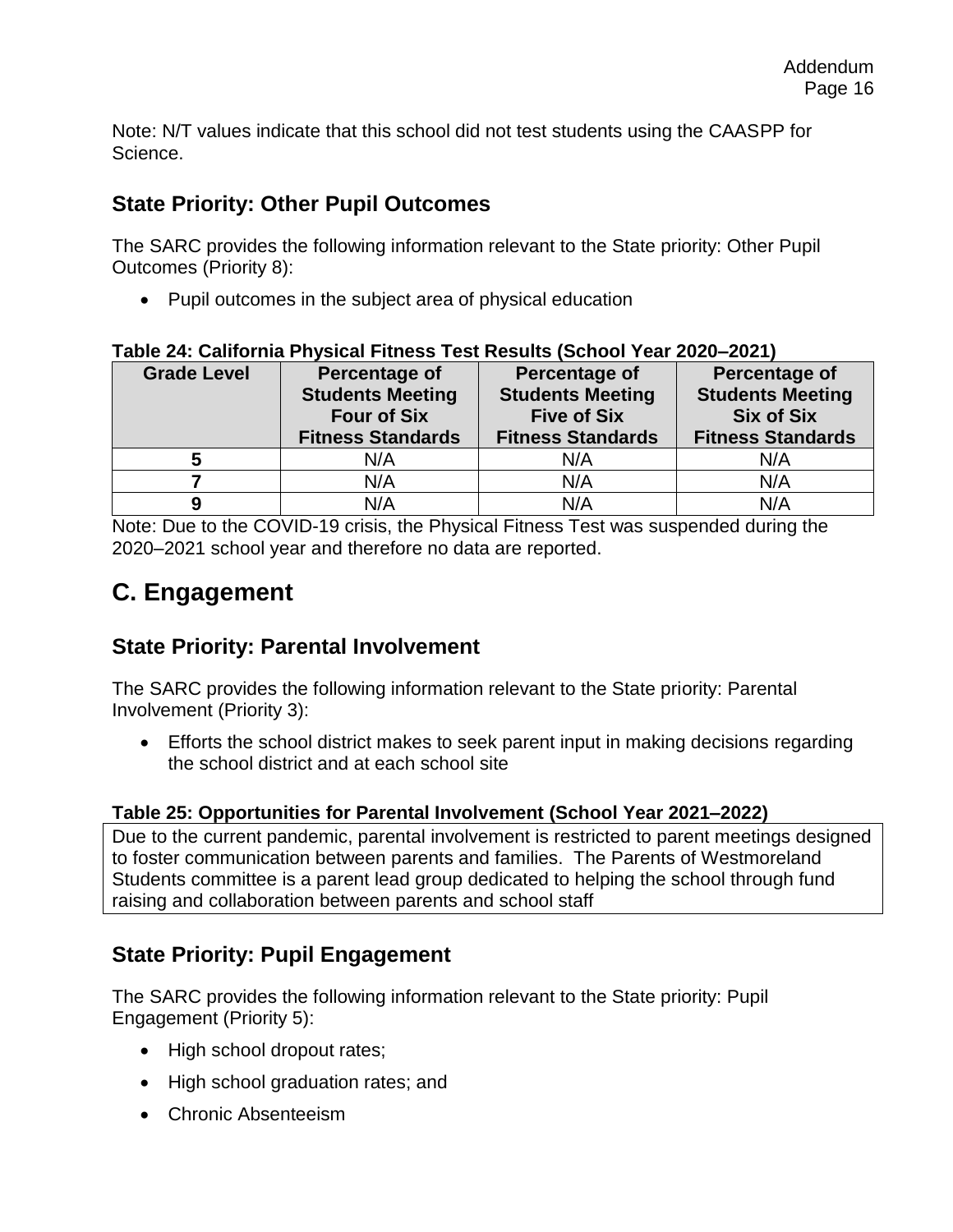#### Addendum Page 17

| <b>Indicator</b>          | <b>School</b><br>$2018 -$<br>2019 | <b>School</b><br>$2019 -$<br>2020 | <b>School</b><br>$2020 -$<br>2021 |
|---------------------------|-----------------------------------|-----------------------------------|-----------------------------------|
| <b>Dropout</b><br>Rate    | O                                 | O                                 |                                   |
| <b>Graduation</b><br>Rate | 100%                              | 100%                              | 100%                              |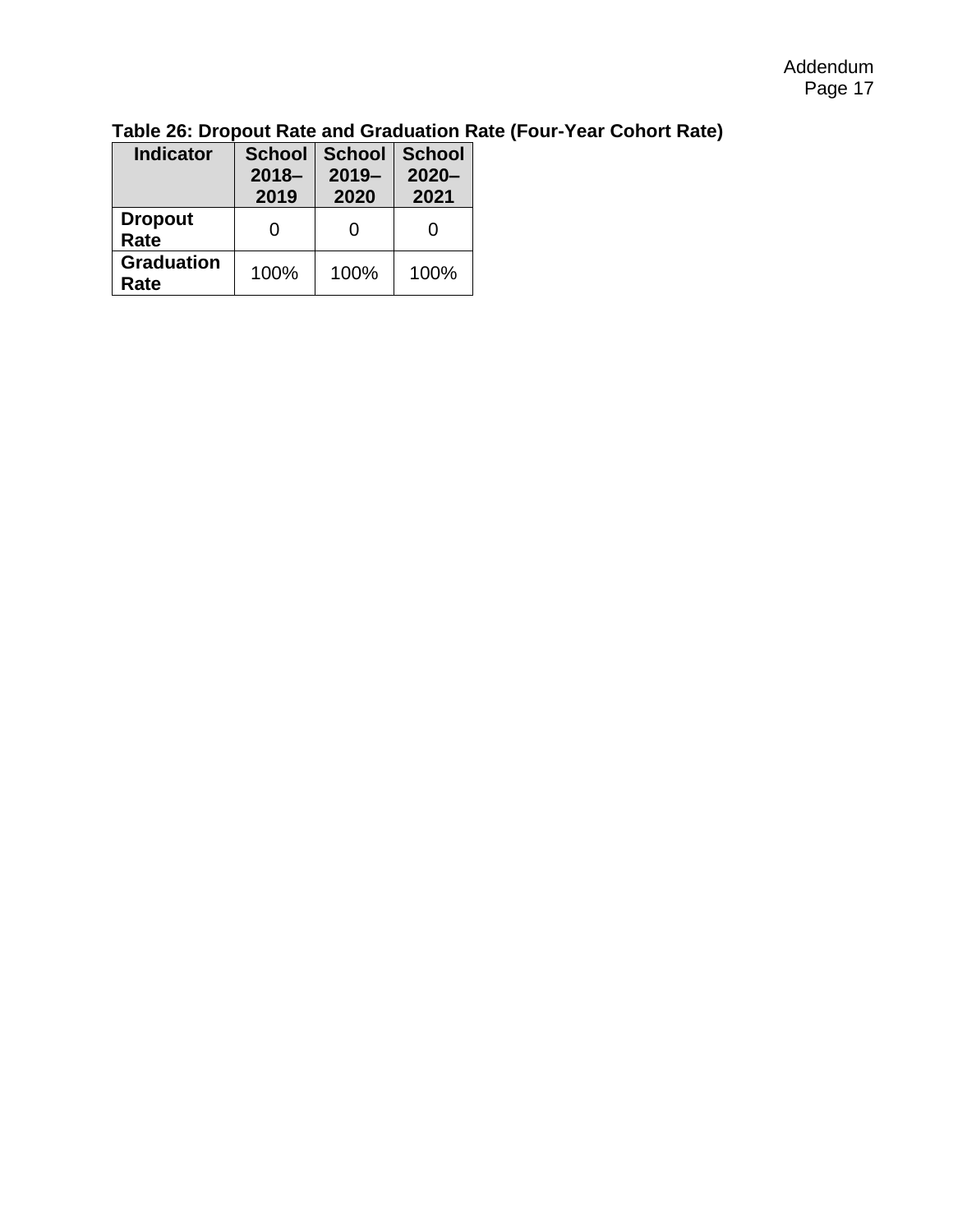| 0.100. TOG: 2020 2021)                                         |                                                         |                                                       |                                            |  |  |  |
|----------------------------------------------------------------|---------------------------------------------------------|-------------------------------------------------------|--------------------------------------------|--|--|--|
| <b>Student Group</b>                                           | <b>Number of</b><br><b>Students in</b><br><b>Cohort</b> | <b>Number of</b><br><b>Cohort</b><br><b>Graduates</b> | <b>Cohort</b><br><b>Graduation</b><br>Rate |  |  |  |
| <b>All Students</b>                                            | 0                                                       | 0                                                     | 100                                        |  |  |  |
| <b>Female</b>                                                  | 0                                                       | $\overline{0}$                                        | 100                                        |  |  |  |
| <b>Male</b>                                                    | 4                                                       | 3                                                     | 75                                         |  |  |  |
| <b>Non-Binary</b>                                              | 0                                                       | 0                                                     | 100                                        |  |  |  |
| American Indian or Alaska Native                               | $\overline{0}$                                          | $\overline{0}$                                        | 100                                        |  |  |  |
| Asian                                                          | 0                                                       | 0                                                     | 100                                        |  |  |  |
| <b>Black or African American</b>                               | 0                                                       | 0                                                     | 100                                        |  |  |  |
| <b>Filipino</b>                                                | 0                                                       | 0                                                     | 100                                        |  |  |  |
| <b>Hispanic or Latino</b>                                      | $\overline{2}$                                          |                                                       | 50                                         |  |  |  |
| <b>Native Hawaiian or Pacific Islander</b>                     | 0                                                       | 0                                                     | 100                                        |  |  |  |
| <b>Two or More Races</b>                                       | $\overline{0}$                                          | $\overline{0}$                                        | 100                                        |  |  |  |
| <b>White</b>                                                   | $\overline{2}$                                          | $\overline{2}$                                        | 100                                        |  |  |  |
| <b>English Learners</b>                                        |                                                         | $\overline{0}$                                        | $\Omega$                                   |  |  |  |
| <b>Foster Youth</b>                                            | N/D                                                     | N/D                                                   | N/D                                        |  |  |  |
| <b>Homeless</b>                                                | N/D                                                     | N/D                                                   | N/D                                        |  |  |  |
| <b>Socioeconomically Disadvantaged</b>                         | 0                                                       | $\overline{0}$                                        | N/D                                        |  |  |  |
| <b>Students Receiving Migrant Education</b><br><b>Services</b> | N/D                                                     | N/D                                                   | N/D                                        |  |  |  |
| <b>Students with Disabilities</b>                              | 4                                                       | 3                                                     | 75                                         |  |  |  |

**Table 27: Graduation Rate by Student Group (Four-Year Cohort Rate) (School Year 2020–2021)**

For information on the Four-Year Adjusted Cohort Graduation Rate (ACGR), visit the CDE Adjusted Cohort Graduation Rate web page at [https://www.cde.ca.gov/ds/ad/acgrinfo.asp.](https://www.cde.ca.gov/ds/ad/acgrinfo.asp)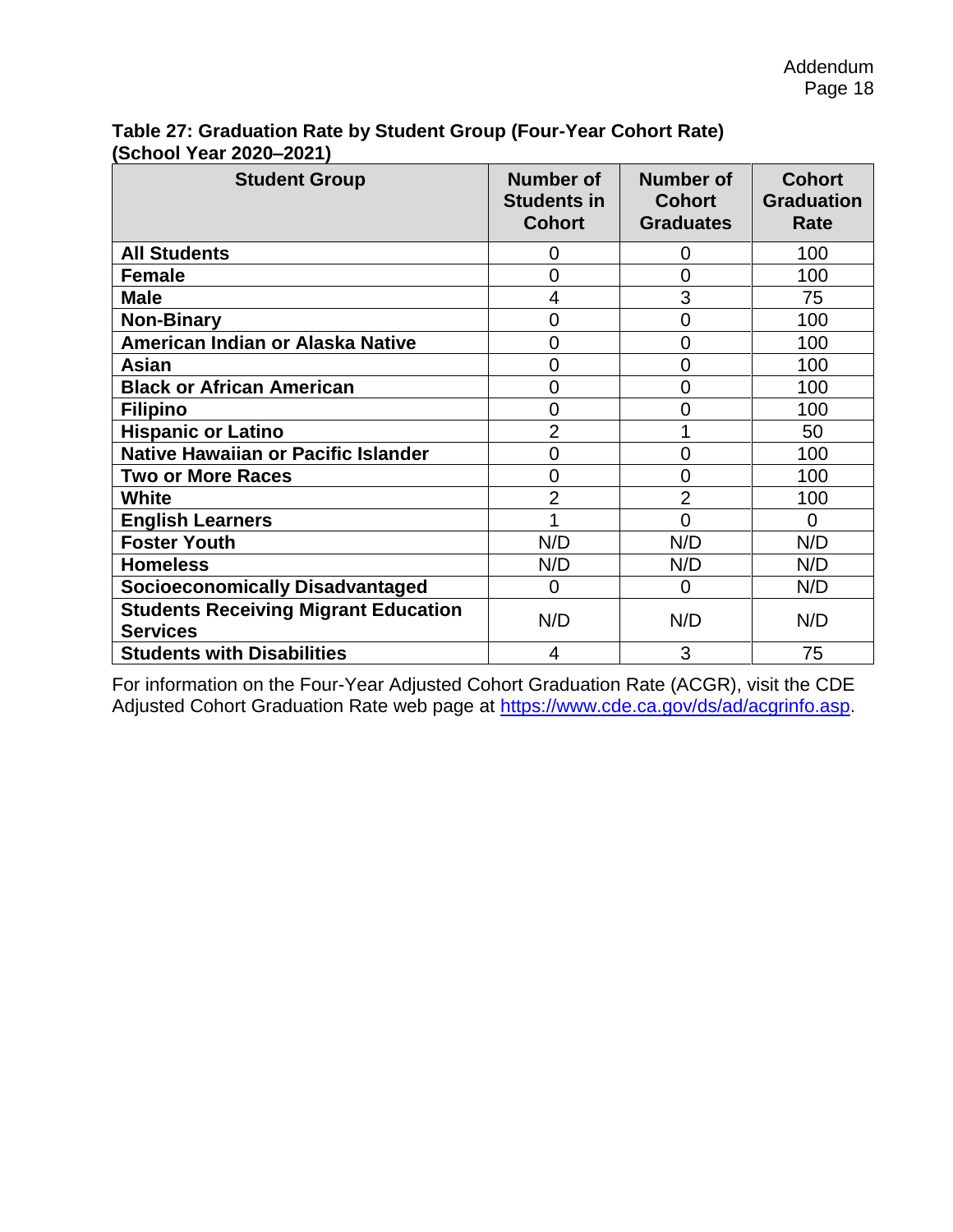### **State Priority: School Climate**

The SARC provides the following information relevant to the State priority: School Climate (Priority 6):

- Pupil suspension rates;
- Pupil expulsion rates; and
- Other local measures on the sense of safety

#### **Table 29: Suspensions and Expulsions (data collected between July through June, each full school year respectively)**

| Rate               | <b>School</b><br>$2018 -$<br>2019 | <b>School</b><br>$2020 -$<br>2021 |
|--------------------|-----------------------------------|-----------------------------------|
| <b>Suspensions</b> |                                   |                                   |
| <b>Expulsions</b>  |                                   |                                   |

Note: Data collected during the 2020–21 school year may not be comparable to earlier years of this collection due to differences in learning mode instruction in response to the COVID-19 pandemic.

#### **Table 30: Suspensions and Expulsions for School Year 2019–2020 Only (data collected between July through February, partial school year due to the COVID-19 pandemic)**

| Rate               | <b>School</b> |  |
|--------------------|---------------|--|
|                    | $2019 -$      |  |
|                    | 2020          |  |
| <b>Suspensions</b> |               |  |
| <b>Expulsions</b>  |               |  |

Note: The 2019–2020 suspensions and expulsions rate data are not comparable to other year data because the 2019–2020 school year is a partial school year due to the COVID-19 crisis. As such, it would be inappropriate to make any comparisons in rates of suspensions and expulsions in the 2019–2020 school year compared to other school years.

#### **Table 32: School Safety Plan (School Year 2021–2022) INTRODUCTION TO EMERGENCY PLAN**

The objective of the Emergency Disaster Preparedness Plan is to provide the maximum protection for students, consumers and staff primarily, and buildings and equipment secondarily in the event of disaster. Earthquakes and other types of disasters occur at times and places that cannot be predicted. It is important to be prepared for such an unpredictable danger. When an emergency occurs, **KEEP CALM**. Do not run or panic. If proper precautions are taken, the chances are you will not be hurt. If you are outdoors, stay outdoors; if indoors, stay indoors. All faculty and staff members have a joint responsibility for maintaining a calming effect upon the students/consumers. **THIS IS OF THE UTMOST IMPORTANCE**.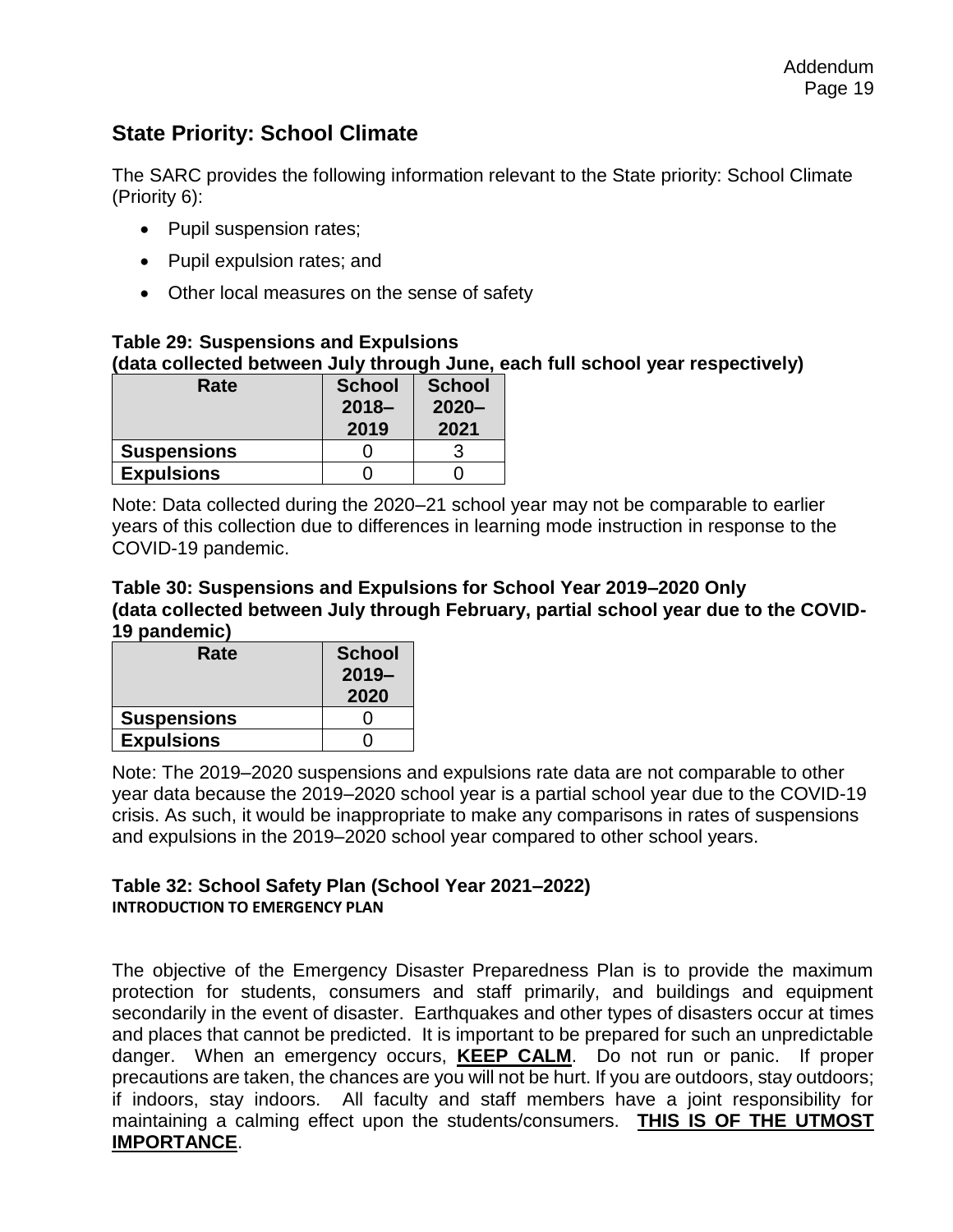Each staff member at the Institute for the Redesign of Learning has a responsibility assignment. If a major disaster should strike during working hours, you will be expected to remain on the job until relieved by the assigned staff member in charge of the Emergency Operations Center (EOC).

Do not under any circumstances leave your assignment without permission from the IRL Managing Director. In his/her absence the Education Directors will substitute. We will be counting upon your being at your assigned location until you are officially relieved. This is extremely vital to not only your well-being, but possibly hundreds of students/consumers, employees, and citizens. Other people are counting upon you to be at your assignment. Please report in as requested and as soon as possible. If you need to leave your assignment or the premises at any time, you must check out with the EOC.

#### **WORK AREA/OFFICE/CLASSROOM SAFETY INSPECTION**

Staff members shall inspect their work areas and notify the EOC of any unsafe conditions. Please give special attention to the following:

| DO NOT | allow access to doors or other exits to become blocked or partially<br>blocked at any time by anything                                                                                                                                                        |
|--------|---------------------------------------------------------------------------------------------------------------------------------------------------------------------------------------------------------------------------------------------------------------|
| DO NOT | leave doors to storage cabinets open and unlatched when the<br>cabinets are not in actual use                                                                                                                                                                 |
| DO NOT | leave flammable-combustible or other hazardous chemicals in<br>such a manner as to allow the contents to mix if the containers are broken<br>(this is particularly true of chemicals which when combined will produce<br>toxic gases or cause "instant fire") |
| DO NOT | suspend flammable material or other objects from ceilings or from<br>lighting fixtures                                                                                                                                                                        |
| DO NOT | let glass containers or materials accumulate on counter tops or<br>other workspaces, put them back into proper storage areas when you<br>have finished using them                                                                                             |
| DO NOT | allow electrical cords to extend across walkways or exit ways,<br>remove them immediately after use and store them properly                                                                                                                                   |
| DO NOT | obstruct access to electrical panel boxes                                                                                                                                                                                                                     |
| DO NOT | store boxes on top of cabinets or in high areas                                                                                                                                                                                                               |

Instruct all consumers/students as to what they should do in the event of an earthquake and other emergencies. This must be done in a manner that will not induce unnecessary fears in children. These instructions must cover "Drop and Cover" drills.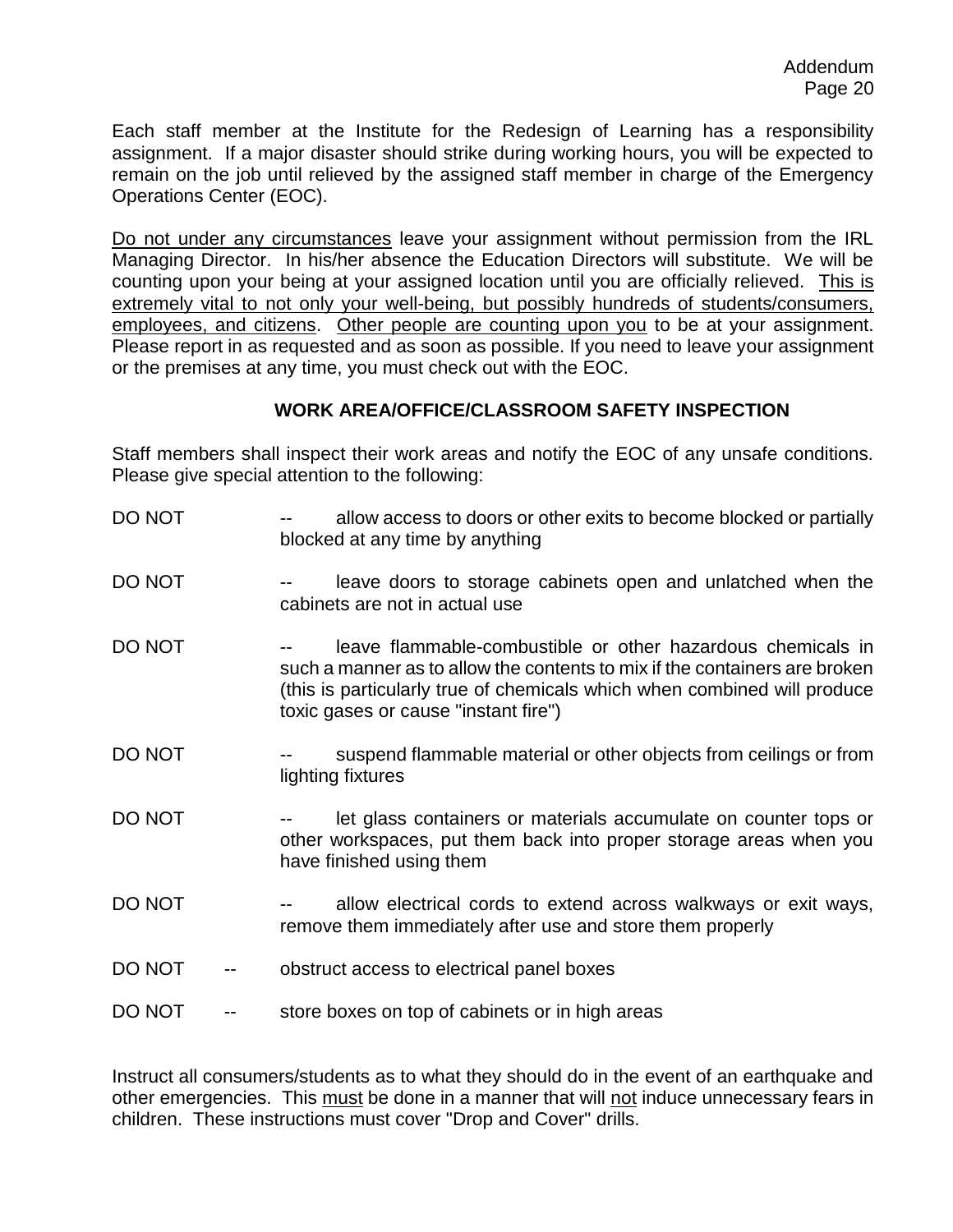#### **PLAN #1 EMERGENCY (DISASTER) DURING SCHOOL/PROGRAM HOURS**

#### FOR PERSONNEL SUPERVISING STUDENTS/CONSUMERS

It is assumed that during a major disaster such as an earthquake, there will be no advanced warning and that advance signals or alarms will not be possible. All communication at this point should be verbal.

#### DURING SCHOOL/PROGRAM HOURS

- 1. At the first sign of an earthquake, or other external threat, the teacher should command "drop". Students/consumers in buildings shall take cover under desks and tables in the "drop and cover" positions. In addition, students/consumers should stay away from windows and outside doors. Adults are to do likewise, but continue to talk to the students/consumers to maintain order and avoid panic.
- 2. Students/consumers on the site grounds/designated sites or bus stops will move away from buildings and electrical wiring and DROP AND COVER with hands over head.
- 3. Students/consumers should DROP AND COVER near an inner wall with hands over head.
- 4. As soon as the first shaking motion stops, the teacher should assess classroom conditions and determine an escape route from the classroom. As soon as possible, all ambulatory students/consumers should proceed from the buildings to the predetermined safe area avoiding all fallen wires.
- 5. Any immobile students/consumers should remain in the classroom and be surrounded with furniture for protection from earthquake after shocks. **One staff member will remain with the injured student/consumers.** Coverage during evacuation will be co-shared with a "buddy" classroom. A representative of the EOC will retrieve a roll call report from teachers. Your report should include a note of any injured person or dangerous situation (break or suspected break in utility lines) which may present an additional hazard.
- 6. If the buildings are deemed safe for immediate use, students/consumers will be held at designated location until their normal dismissal time or when deemed safe.
- 7. If the emergency is catastrophic in nature, students/consumers will be kept at designated site unless released to parents, designated guardians or caregivers as identified. Parents or their designees will be expected to make every effort to assume custody and responsibility of their children as soon as possible. Staff will retain control of those remaining students/consumers for 72 hours at which time the students/consumers will be taken to the nearest public shelter.

#### REMEMBER

A. See that no one reenters the buildings for any reason until the buildings have been declared safe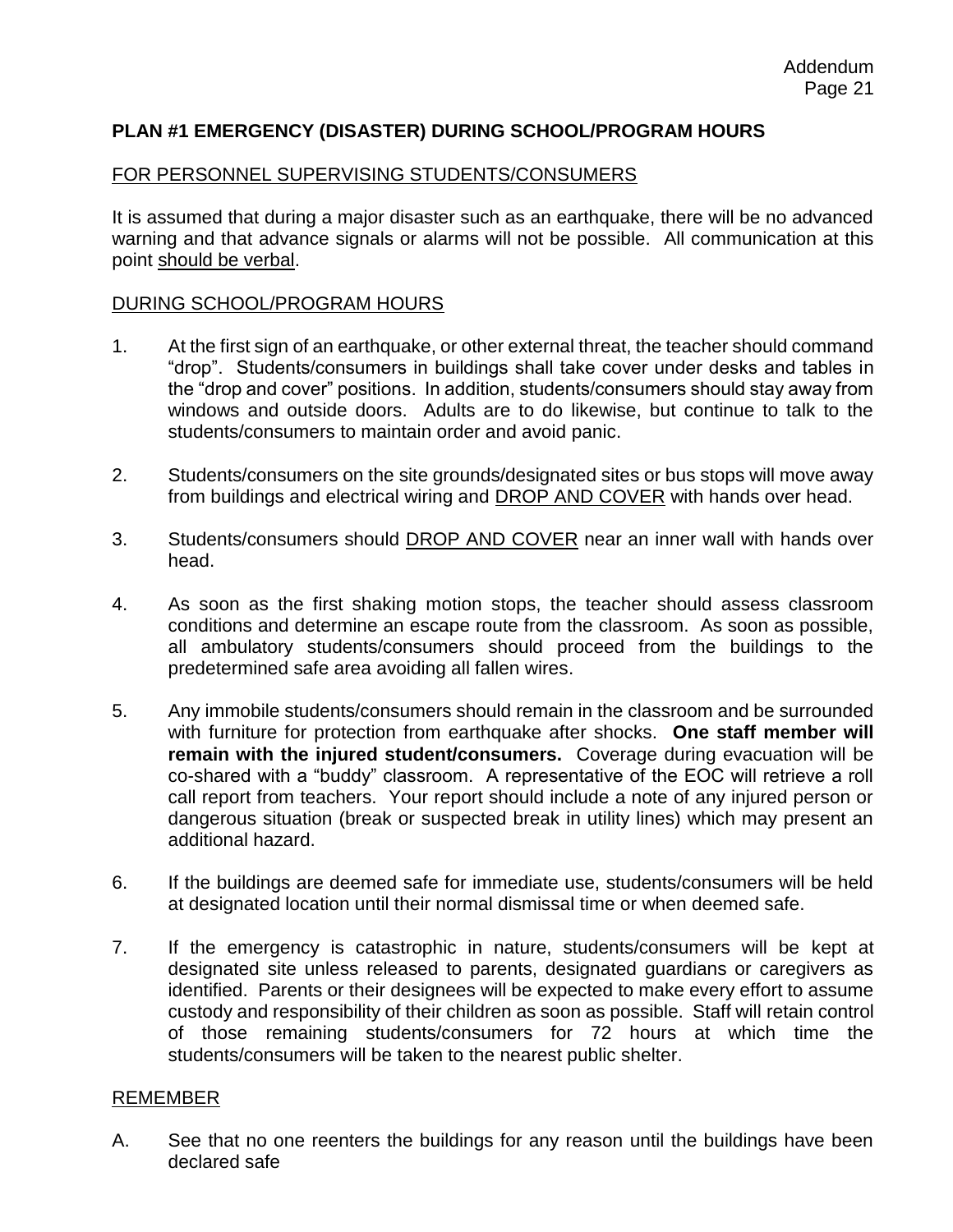- b. Do not light any fires after the earthquake
- c. Avoid touching electrical wires that may have fallen
- d. Render first aid as necessary
- e. Take roll call

#### **PLAN #2 EMERGENCY (DISASTER) OUTSIDE OF SCHOOL/PROGRAM HOURS**

- 1. All employees should listen to the radio (KFWB 980 or KNX 1070 on the AM dial) for information regarding the opening or closing of the program. The agency will be considered OPEN unless it is specifically announced by the IRL Managing Director that we are closed. If the program is not closed officially, all employees will make every effort to report for work. Should the radio not be active, all employees will use their best judgment as to whether to remain at home or to report to work.
- 2. Parents and care providers will be informed by radio (KFWB 980 or KNX 1070 on the AM dial) as soon as possible regarding the program situation.
- 3. Consumers waiting in the parking lot for pick up will **DROP AND COVER** in an open area until the initial shock is over and then wait for the van. Consumers walking will DROP AND COVER in an open area until the initial severe shock is over and then proceed to the parking lot.
- 4. If an earthquake occurs before program hours, consumers will remain at home until that the program is open.
- 5. Buses/Vans
	- a. Buses/Vans in route to school/program (pickup)
		- 1. Buses/Vans in route to site with students/consumers aboard will stop in an open space and wait until the initial shock is over then continue the regular route-taking students/consumers to designated site.
		- 2. If the bus/van cannot reach the site, nor continue the route, the riders are to remain on the bus and the driver will act as a constituted authority to supervise the safety and welfare of the riders. The driver will wait until help arrives and take orders from recognized authorities. If the telephone lines are not operating, riders will remain on the bus, and the driver will act as the constitute authority to supervise the safety and welfare of the riders. The driver will wait until help arrives and take orders from recognized authorities.
		- 3. If some, but not all, of the remaining route can be made, the bus is to proceed directly to site, omitting the impassable route. Report to the EOC regarding the stops not made.
	- b. Buses/Vans enroute home
		- 1. Buses/Vans in route home from site will stop in an open space and wait until the initial shock is over. If possible, the driver will finish the route dropping the students/consumers at their designated stops.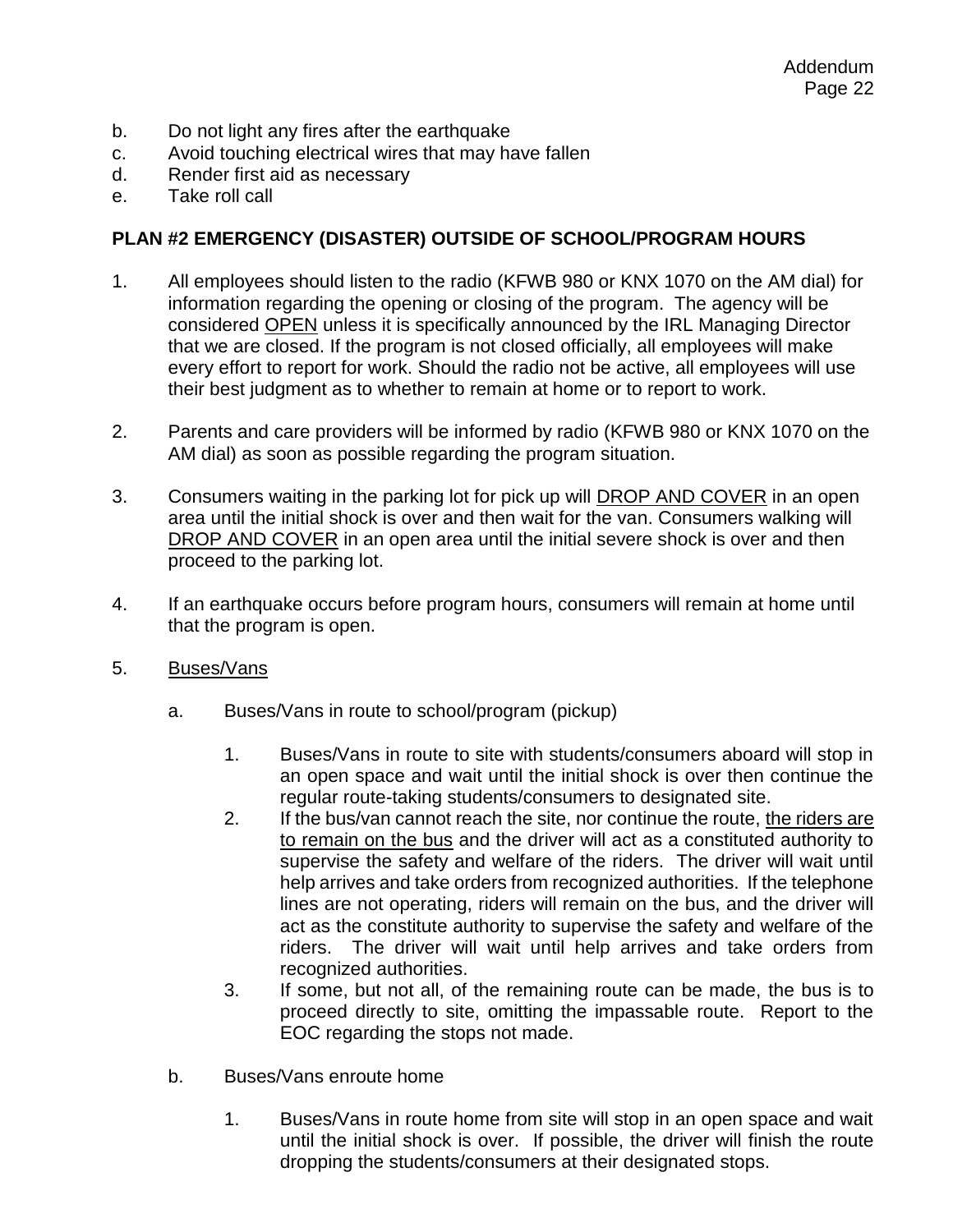- 2. If some, but not all the route can be accomplished, the driver is to make all possible stops and then, if possible, return remaining riders to site.
- 3. If no one home is to supervise the students/consumers, students/consumers will be returned to site.
- c. If it is not possible to return to site, the driver will make all possible stops and then stop in an open space. Riders will remain on the bus, and the driver will act as the constitute authority to supervise the safety and welfare of the riders. The driver will wait until help arrives and take orders from recognized authorities.
- d. All bus drivers of contract carriers will receive a copy of this plan.

#### **Guidelines for Disease Outbreak**

*If you believe that you have been exposed to a biological disease, chemical or other highly infectious disease, or if you believe an intentional threat will occur or is occurring, please call 911 and/or alert the proper authorities.*

| Agency                                                             | <b>Telephone Number</b>                                 |
|--------------------------------------------------------------------|---------------------------------------------------------|
| <b>FBI</b><br>www.fbi.gov                                          | 310-477-6565 (Los Angeles)<br>916-481-9110 (Sacramento) |
| California State Police                                            | 911                                                     |
| The Office of Emergency Management<br>http://lacoa.org/            | 323-980-2260                                            |
| California State Health Department<br>www.cdph.ca.gov              | 916-445-4171                                            |
| Local Hospital (Huntington Hospital)<br>www.huntingtonhospital.com | 626-397-5112                                            |
| <b>Centers for Disease Control and Prevention</b><br>www.cdc.gov   | 770-488-7100                                            |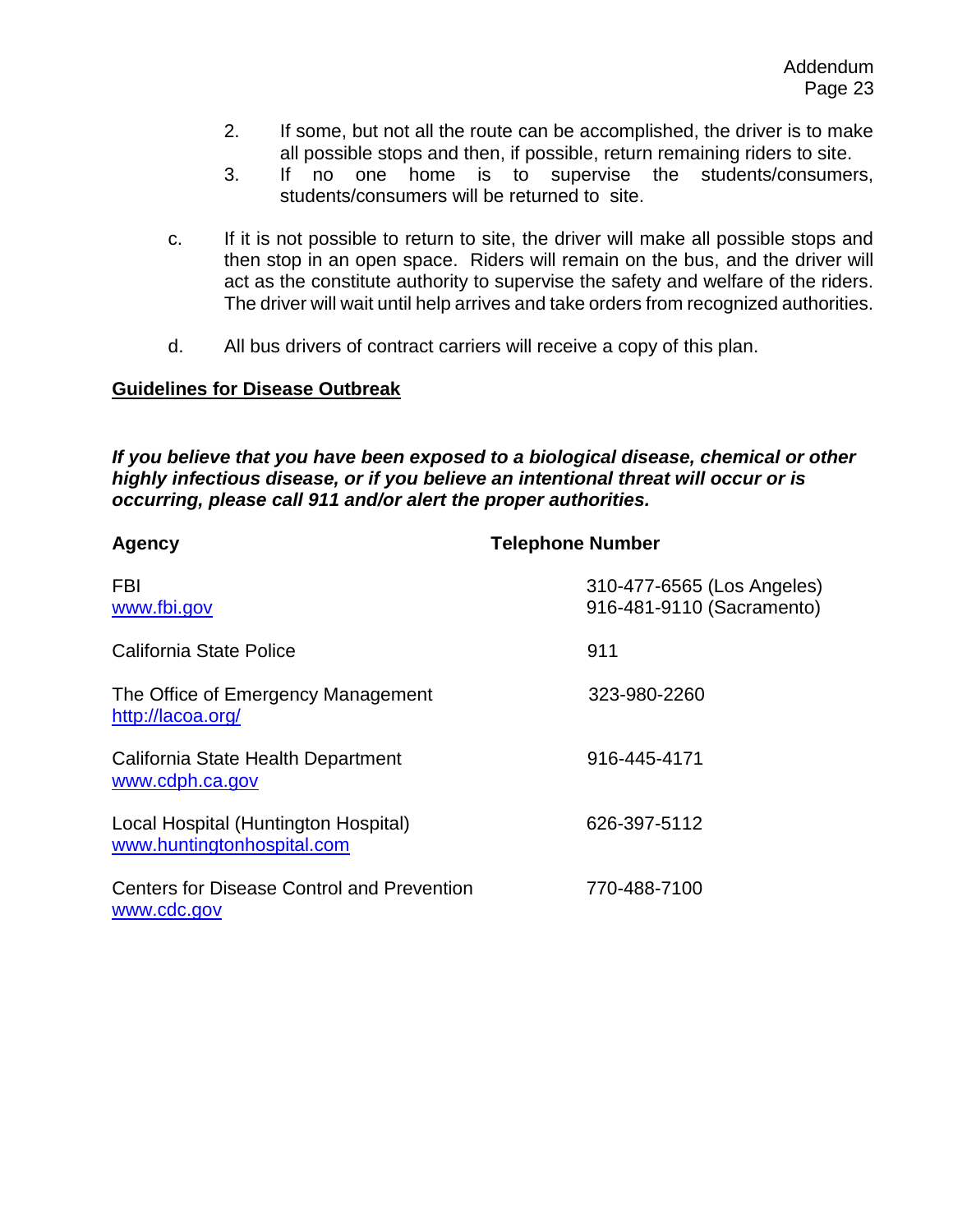#### **POST DISASTER PROCEDURES**

Teams have been established and procedures developed for each area listed below:

- 1. Emergency Operation Center (EOC)
- 2. Student/Consumer and Staff Accounting Team
- 3. Sweep and Rescue Team, Campus Security, Fire and Resource Team
- 4. Parental Communication Team
- 5. First Aid Team
- 6. Food and Water Team

More detailed procedures for each team can be found on the following pages.

#### **STUDENTS/CONSUMERS AND STAFF ACCOUNTING TEAM**

LOCATION: Parking Lot of Designated Site

PERSONNEL: Almansor/Westmoreland Academy: Day-school/ASD Directors, Receptionist, Early Education Director, Transportation Coordinator Almansor Mental Health: Director & Assistant Director, Program **Supervisors** Almansor Adult Services: TAS Director Classroom Teachers/Assistants/Staff--Take roll and report to EOC

#### RESPONSIBILITIES:

- 1. Give "Duck, Cover & Hold and Evacuate commands
- 2. Ascertain the extent of injuries and capabilities for class evacuation after drop
- 3. Determine the need and assist neighboring teachers (Buddy System)
- 4. Evaluate safest exit route using predetermined routes to specific station
- 5. Bring Emergency Kit/water supply from classroom
- 6. Complete emergency status report to EOC
- 7. Supervise and reassure students/consumers throughout the duration of the emergency
- 8. Stay with class at all times
- 9. Receives and tries to maintain contact with consumers and staff in the community

#### EMERGENCY EQUIPMENT/SUPPLIES:

- 1. Necessary roll call material and emergency attendance records
- 2. First Aid Kit/water supply
- 3. Duffel bag or bucket with supplies (ground cloth/tarp)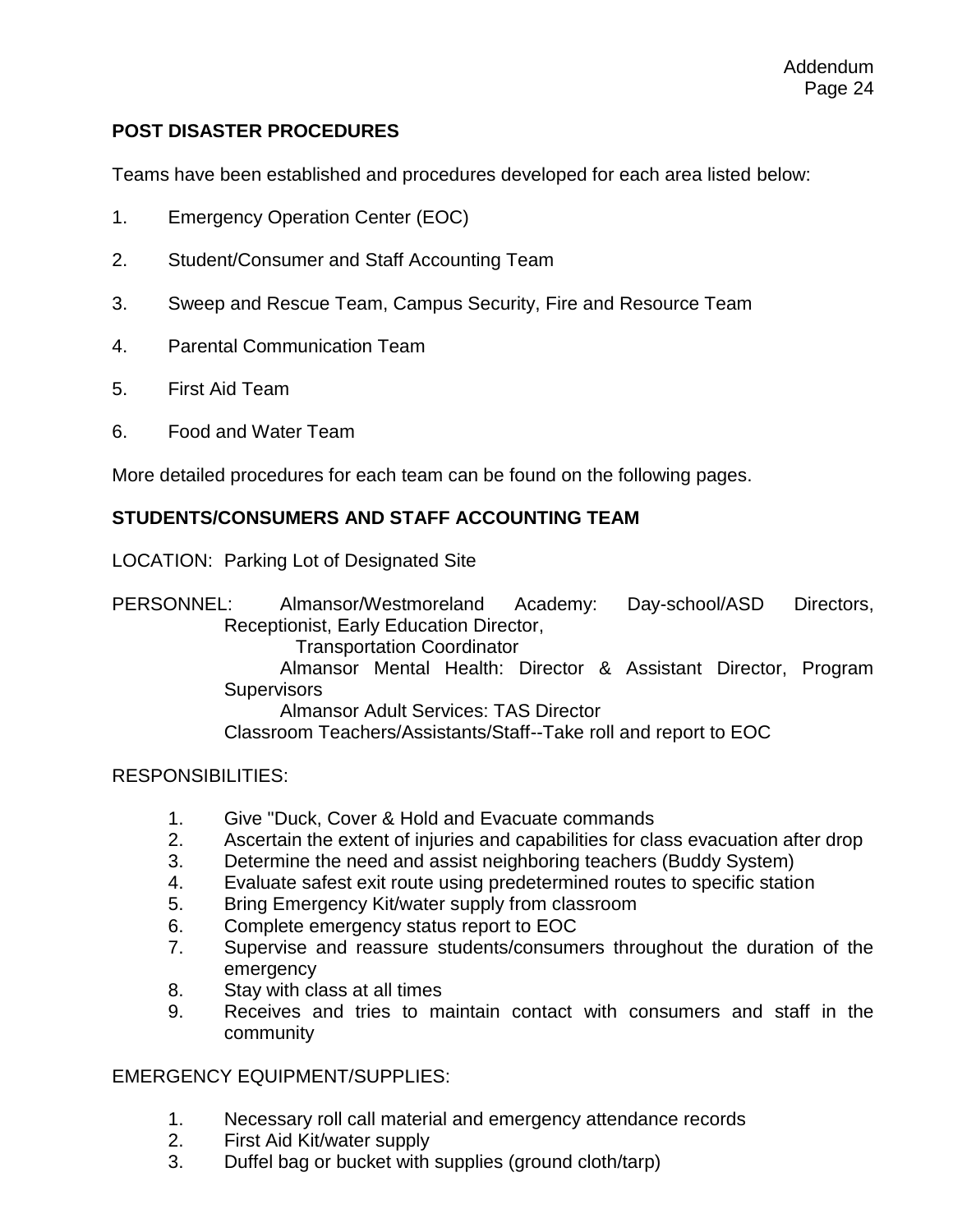#### **ALMANSOR/WESTMORELAND ACADEMY COMMUNICATION TEAM**

LOCATION: Designated EOC is lawn in front of building 6.

PERSONNEL: Directors, Receptionist, Office Manager, Office Clerk, and Early Education Director, or designee.

STAFF: All available teachers and teacher assistant report to SWEEP TEAMS for designation.

#### RESPONSIBILITIES:

- 1. Direct parents/guardians to reunion area
- 2. Reunite parents/guardians with students/consumers
- 3. Confirm custody
- 4. Record time and signature
- 5. Escort students/consumers to reunite area
- 6. Report information to EOC

#### EQUIPMENT/SUPPLIES:

- 1. Map of all stations
- 2. Class/consumer rosters, emergency cards, record keeping material
- 3. Office Supplies
- 4. Ground cloth
- 5. Large map to The Almansor Day School which will be utilized and follow their Emergency Disaster plan if Emergency \Disaster lasts for a sustained period and conditions allow for moving staff and consumers to 1955 Fremont Ave. So. Pasadena.

#### **DROP AND COVER DRILL**

INSTRUCTIONS:

Please read this bulletin carefully. Go over the listed sequence of events in your own words with your class during morning group. Let your students/consumers know what is going to happen. REVIEW IT AGAIN, AND THEN BE SURE TO ACT AT THE PREDETERMINED TIME. (Check your site year Fire and Earthquake Drill schedule, *pg. 26*)

- 1. TODAY, precisely at (indicate the designated time), we will conduct a PRACTICE SILENT DROP DRILL.
- 2. At the (designated time) you are to command your students/consumers to "DROP". Repeat.... "DROP--THIS IS A PRACTICE EARTHQUAKE DRILL."
- 3. "DON'T MOVE, COVER YOUR NECK AND HEAD". Have students/consumers remain under the protection of a desk for at least 30 to 40 seconds.
- 4. "LINE UP". Next, instruct students/consumers to file out to evacuate area. Put the Associate Teacher at the FRONT of the line, and the credentialed teacher exit LAST.
- 5. BE SURE TO BRING YOUR BUCKET, roll book & tarp.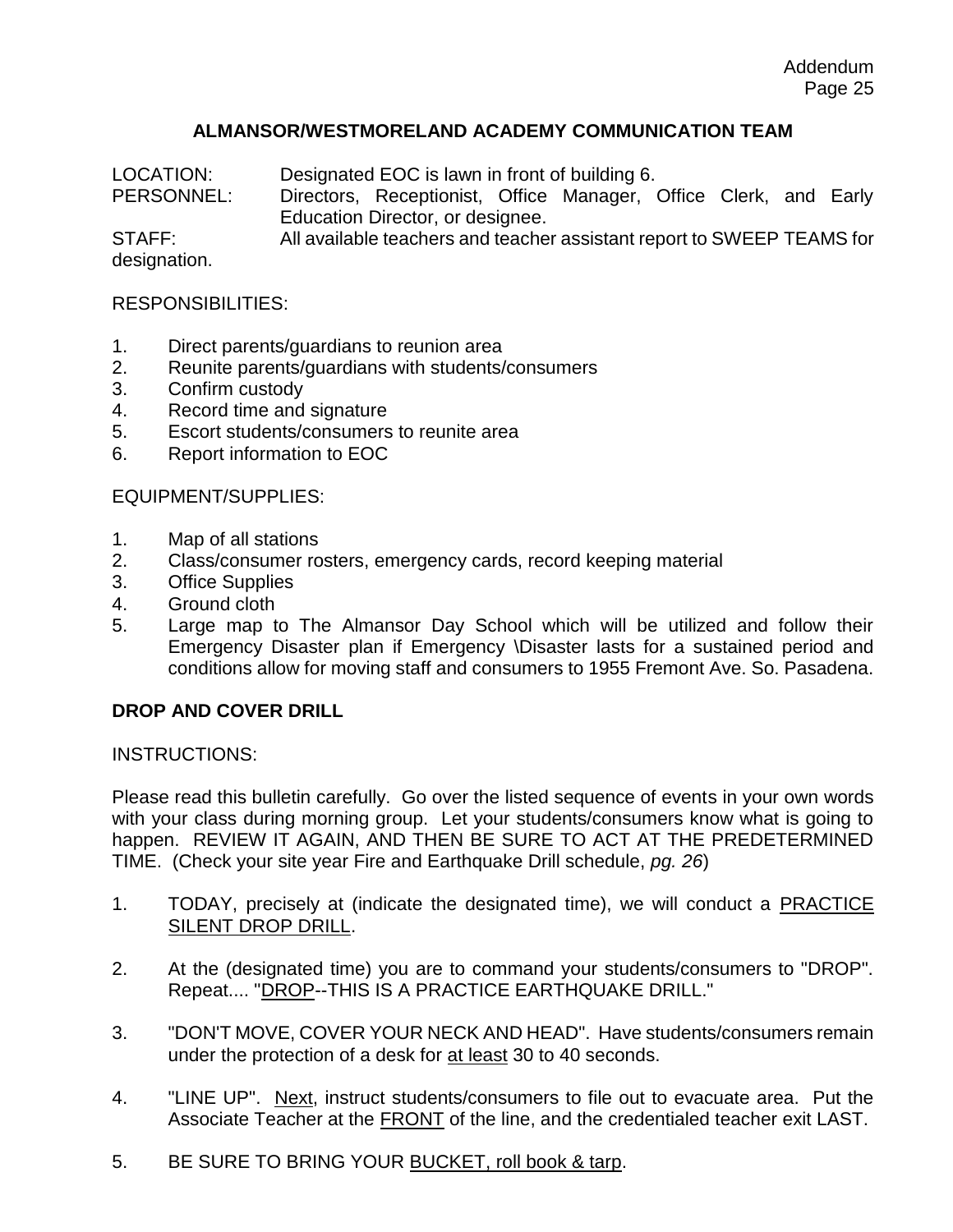- 6. Take roll at evacuation site. Have students/consumers seated in the parking lot for this. You will have far greater control.
- 7. The Student/Consumers/Staff Accounting team will collect names of any missing students/consumers. Missing means "there for roll in class", not there at assembly area.
- 8. While you are assembled in the parking lot, all related services staff will return students/consumers to their classroom groups. Related services staff will be given instruction for areas to walk for a "safety sweep". Only after the "safety sweeps" have been made will you be released back to class.
- 9. This time, and in all further drills, we WILL NOT ring the all-clear bell. Instead, you will be released by whoever is in charge in the parking lot. During practice drills, The Attendance Team will release you. DO NOT go back until your classroom group is called.

#### **POWER FAILURE PROCEDURE**

- 1. Check to see if the neighborhood has electricity (see #4 to locate problem)
- 2. Notify the Business Office immediately. If it is an emergency situation, proceed to step #3
- 3. Turn off the main current until the problem is located
- 4. Locate the cause of the failure
	- a. Blown fuse--too many lights and equipment operating
	- b. Main circuit breaker tripped
	- c. Power has been shut off by Southern California Edison
	- d. Defective electrical equipment (frayed or bare wire) touching the ground and short-circuiting
- 5. Main Fuse Box and Circuit Breakers
	- a. TAC will be responsible for replacing fuses and resetting the circuit breaker unless it is an extreme emergency
	- b. TAC will keep extra fuses and a flashlight on hand for disaster situations
- 6. Electrical Fires
	- a. Unplug the equipment (if any) immediately
	- b. Throw on baking soda (never use water)
- 7. Site/Neighborhood Blackout
	- a. Turn off all equipment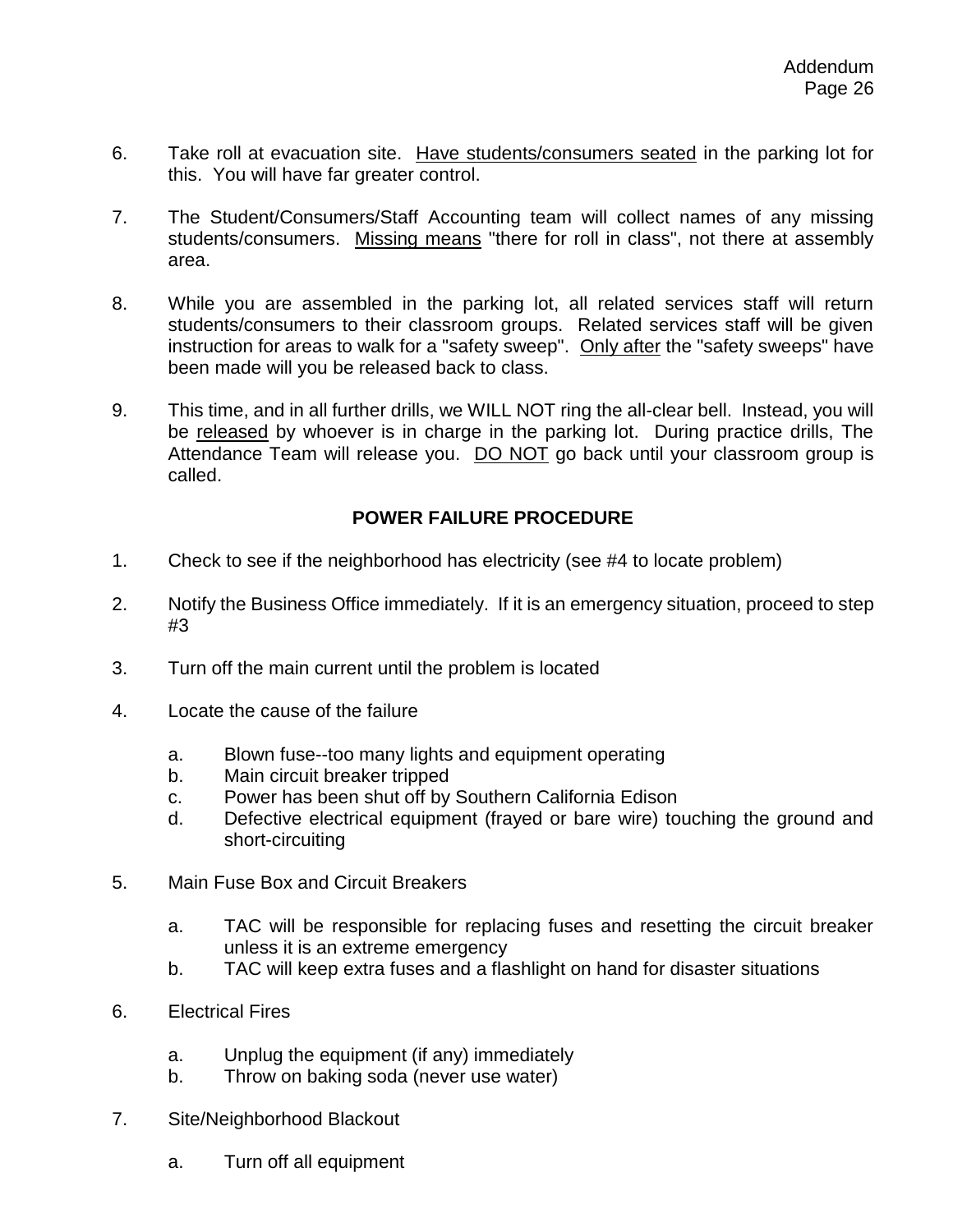- b. Report the blackout to Southern California Edison (800/611-1911 option 2). During a disaster, it will be assumed that telephones will be inoperable. In that case, proceed to item (c)
- c. Visually scan for fallen wires
- d. Stay away from fallen wires and keep students/consumers away. Use furniture as barricades
- e. Keep refrigerators closed to prevent spoilage. Place sensitive refrigerated goods in freezer to slow down spoilage
- 8. Follow other disaster procedures as outlined

#### Equipment Needed

- 
- 1. Baking Soda 4. Emerg. phone numbers 7. First Aid Kit
	-
- 
- 2. Flashlights 5. Battery oper. radio 8. Bottle water
- 
- 3. Extra fuses 6. Wind-up clock 9. Manual can opener
- 
- 

### **POWER FAILURE PROCEDURE**

1. Check to see if the neighborhood has electricity (see # 4 to locate problem).

2. Notify the business office immediately. If it is an emergency situation, proceed to step # 3.

- 3. Turn off the main current until the problem is located.
- 4. Locate the cause of the failure:
	- a. Breaker tripped too many lights and equipment operating.
	- b. Main circuit breaker tripped.
	- c. Power has been shut off by Southern California Edison.

 d. Defective electrical equipment (frayed or bare wire) touching the ground and short-circuiting.

- e. TAS staff will be responsible for resetting the circuit breakers.
- 5. Electrical Fires:
	- a. Unplug the equipment (if any) immediately.
	- b. Throw on baking soda (never use water).
- 6. Neighborhood Blackout:
	- a. Turn off all equipment.
	- b. Report the blackout to Southern California Edison (800/611-1911 option 2). During a disaster, it will be assumed that telephone lines will be inoperable. In that case, proceed to item c.
	- c. Visually scan for fallen wires.
	- d. Stay away from fallen wires and keep clients away. Use furniture as barricades.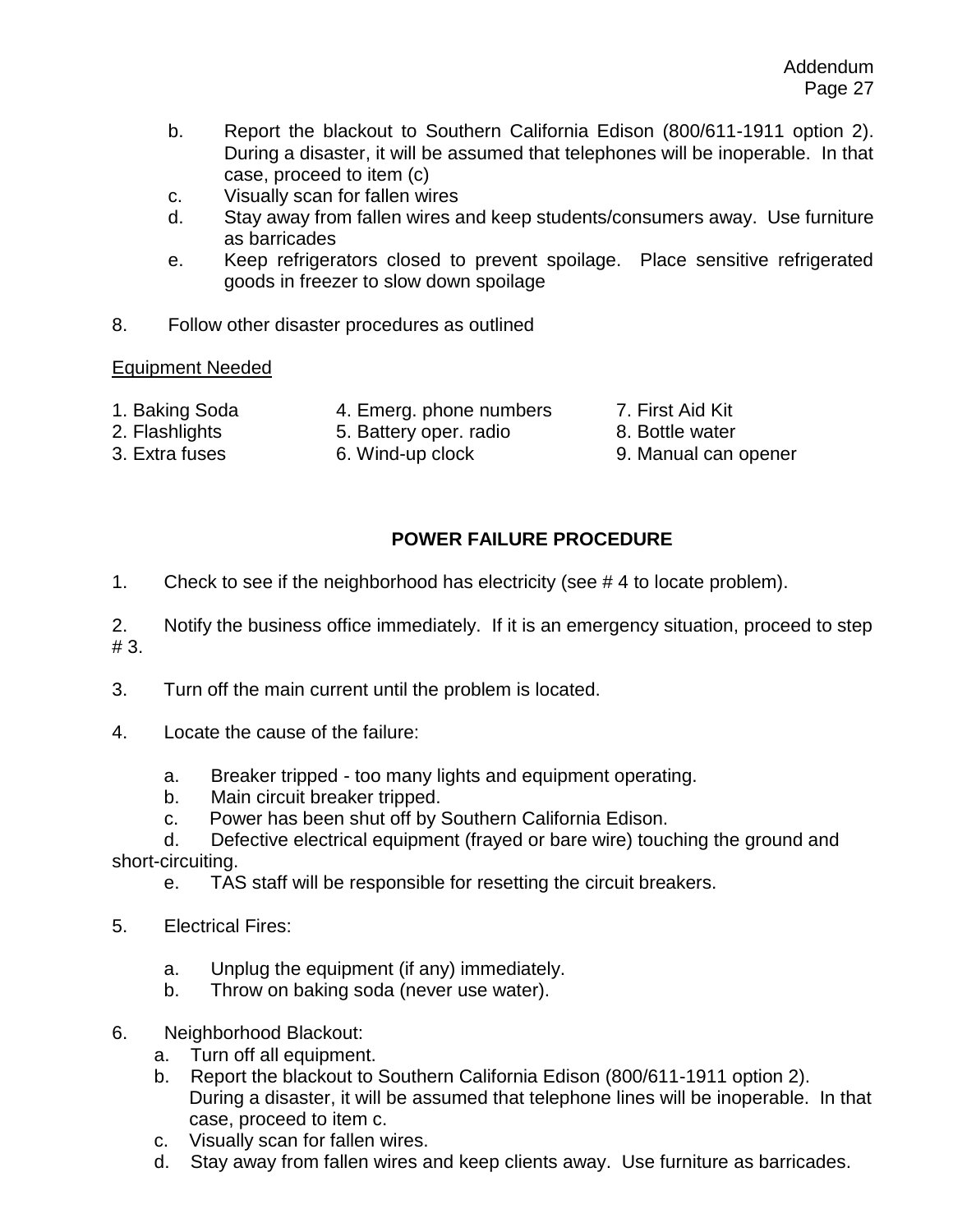- e. Keep refrigerators closed to prevent spoilage. Place sensitive refrigerated goods in freezer to slow down spoilage.
- 7. Follow other disaster procedures as outlined.

#### Equipment Needed:

- 1. Baking Soda 4. Emergency Phone Numbers 7. First Aid Kit
- 2. Flashlights 5. Battery operated radio 8. Bottled water
- -

3. Wind-up clock 6. Manual can opener

#### **Active Shooter**

An active shooter or armed assailant on school property involves one or more individual's intent on causing physical harm and/or death to students and staff. Such intruders may also possess a gun, a knife, a bomb or other harmful device. An Active Shooter will result in law enforcement and other safety and emergency services responding to the scene.

When an Active Shooter is in your vicinity and/or building, you must be prepared both mentally and physically to deal with the situation. You must always be aware of your surroundings and most importantly the nearest exit. And remember: if you experience an active shooter event while at work for IRL, you will most likely be responsible for clients or students at the time the incident occurs. This responsibility does not stop when the shots begin. Your role is to assess, decide and act in a way that ensures the safety and survival of your clients/students. An emergency can be reported by any school staff or student. As soon as safely possible walkie-talkie staff if there is an immediate threat or hazard so a lockdown, evacuation, etc., can commence.

#### **Emergency Team Coordinator/ Administration Personnel**

- An emergency can be reported by any school staff or student. If there is an immediate threat or hazard, address the problem first by initiating a lockdown, evacuation, etc., then inform the School Incident Commander/School Leader.
- Direct staff to call 9-1-1, give the name and exact location of the school, the nature of the emergency, number and description of intruders (if known), type of weapon(s), area of the school where last seen, actions taken by the school, and whether there are on-site security or law enforcement officers (e.g. DARE, School Resource Officer). Caller will remain on the line to provide updates.
- **.** If able, secure the administration office as a command post and retrieve the critical information and data about the school's emergency systems, including communications, staff and student locations, detailed floor plans, and important documents, items, and supplies that are prepared and readily available for use during the incident. If the incident is occurring at the administration office, designate an alternate command post.
- Direct office staff to maintain contact with teachers reporting pertinent emergency information via phone, email, texting or walkie-talkie.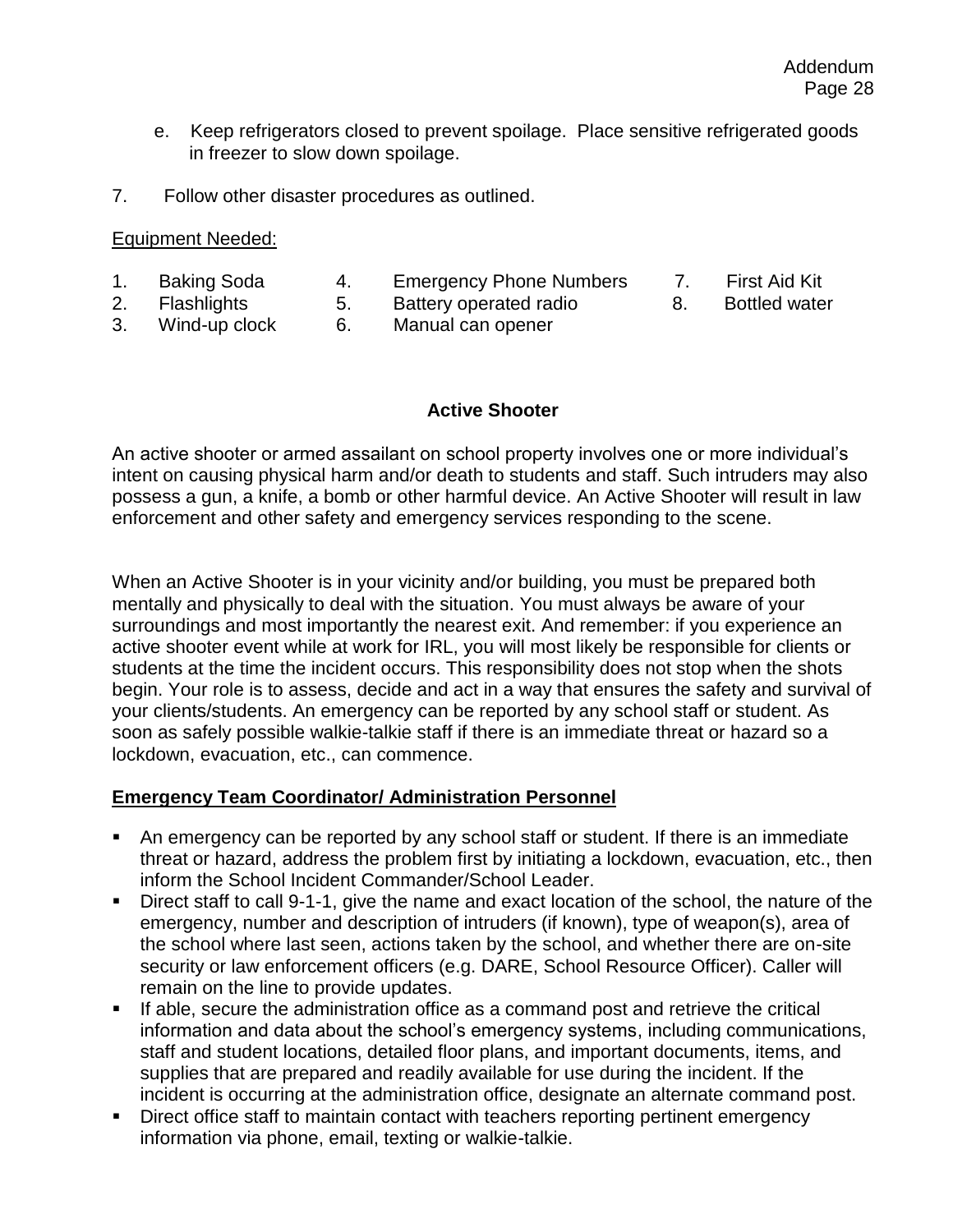#### **Teachers and Staff**

The following are actions to take to give your students and yourself the best opportunity for escaping serious injury or death. For more information, reference http://www.dhs.gov/active‐ shooter‐preparedness

#### **ASSESS**

First, you must assess the situation in order to make the safest decision. Impulsive decisions made without assessment are dangerous and potentially lethal. Assess for the following:

- 1. Where are you? Who are you with?
- 2. Where is the threat coming from?
- 3. How far away is the threat?
- 4. How many strong are the threat?
- 5. Is the threat moving towards us or away from us?
- 6. Can the threat see us from their position? (sightlines and bullets follow straight paths. If they can see you they can shoot you)

Once you have completed your assessment, you must choose one of the three actions listed below to take *immediately*, based on your assessment: Escape, Hide, or Fight.

#### **EVACUATE [ESCAPE - RUN]**

#### **If after your assessment you identify that you can safely get out (there is an accessible escape path and no active shooter in sight-line): GO. To best ensure your safety:**

- 1. Have an escape route and plan in mind, leave your belongings behind, and go.
- 2. Be decisive, but continue to observe, orient and assess around you.
- 3. Put your phone away. You need to survive, not record your death. Phones slow you and make you a target.
- 4. Help others escape, if possible. And escape as quietly as you can.
- 5. Do not attempt to move wounded people. The wounded will be cared for once the killing is stopped. Shooters will bait more targets using wounded persons.
- 6. Prevent individuals from entering an area where the active shooter may be
- 7. Once out…keep going. Get at least a block away and find cover/concealment.
- 8. Keep your hands visible and follow instructions of any police officer
- 9. Call 911 when you are safe

### **HIDE OUT [COVER AND CONCEALMENT]**

#### **If evacuation is not possible, find a place to hide.**

- 1. COVER: Things that protect you. CONCEALMENT: Things that hide you
	- o A black curtain will hide you (concealment) but not stop a bullet (cover). Knowing the difference is critical.
- 2. Identify areas of cover and concealment BEFORE a critical incident occurs. If you've identified areas you can hide prior to shots fired, you will be more efficient in hiding when they do, and that little bit of extra time may save you.
- 3. Lock doors, move furniture, avoid windows.
- 4. Keep in mind: if you can, don't trap yourself or restrict your options for movement.
- 5. Silence your cell phone and remain quiet. If you are not 100% sure a voice is a first responder, DON'T YELL OUT.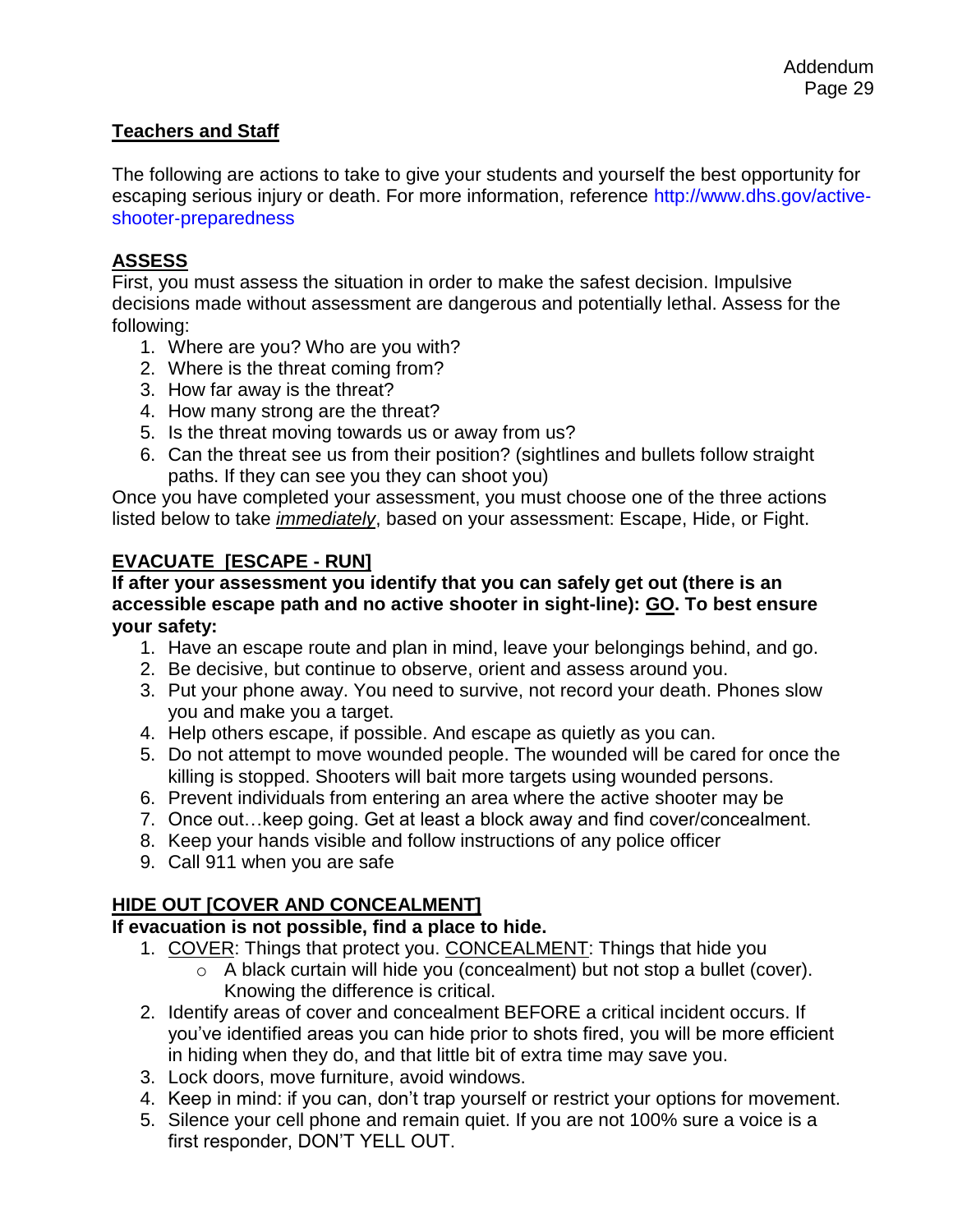#### **TAKE ACTION [FIGHT]**

**As a last resort and only when your life is in imminent danger, incapacitate the active shooter:**

- 1. Ensure imminent danger. Don't act if you don't have to. if you have to:
- 2. Overwhelm and Overpower BY ANY MEANS NECESSARY.
	- a. Work as a team if you can.
	- b. Incapacitate the shooter by throwing items in their face paired with loud sounds. The shooter's brain will process this as danger and flinch, giving you time.
	- c. Improvise weapons and use them with impunity.
- 3. If you are in this stage: *there are no rules*. Act with a much physical aggression as possible. This is now a true life or death scenario.
	- a. If you choose to fight and you don't win, YOU DIE. This sounds harsh and extreme, but it is reality. Civilized people are taught to act civilly, and it will get them killed when the active shooter does not share the morals of the civilized. You may act with passivity in accordance to beliefs, but statistics bear out that passivity in life and death situations almost guarantees death. (Fighting is no guarantee of survival, but the survival statistics are much higher)

#### **HOW TO RESPOND WHEN LAW ENFORCEMENT ARRIVES**

Law enforcement will be focused on stopping the active shooter. They are trained to, "stop the killing, then stop the dying." This means that officers will proceed directly to the area in which the last shots were heard in order to neutralize the threat. Until the threat is neutralized (which may include sweeping for explosives, booby traps and potential ambushes), officers that arrive will not stop to help injured persons – they will walk past them, step over them, and ignore their pleas. This is not cold indifference - their first job is to stop the killing. Once they do, these offices will provide aide and radio for first responders to respond. Key point: don't run at a responding officer, yell at them or scream for them. This may make you appear a threat – and they are coming to neutralize threats.

#### **BOMB THREAT PROCEDURE**

All individuals in a building should be educated on how to react when a bomb threat is received. Persons receiving the telephone call should respond as follows and notify the Director and/or Operation Manager of the actual threat:

- 1. Keep the caller on the line as long as possible have them repeat the message, record every word spoken by the caller if possible.
- 2. If the caller does not give the location of the bomb or the time of possible detonation, ask the caller for this information.
- 3. Pay close attention to strange or peculiar background noises, such as music, the type of music, motors running or any other noise that might give a remote clue as to the place from which the call is being made.
- 4. Listen closely to the caller's voice male or female; voice quality; accents, and any speech impediments.
- 5. Play dumb or skeptical. Play on the caller's ego. Ask such questions as: What kind of bomb is it?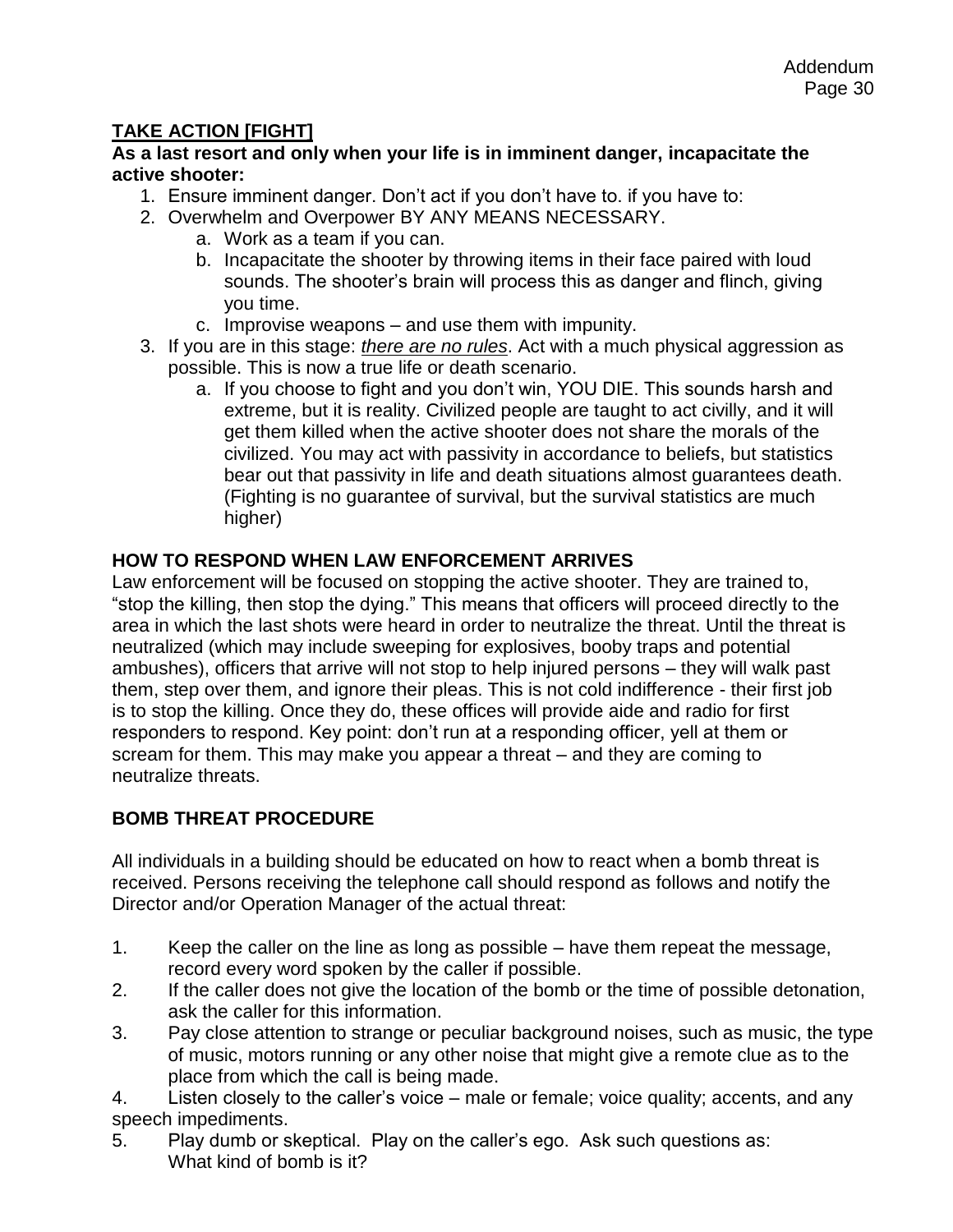Why would you want to put a bomb there? Is the bomb there for a person or group of people? When is the bomb set to go off? Where did you place the bomb? How was it taken into the building area? What is the make-up of the bomb? How long did it take to build the bomb? What are the expected results of the bomb, should it explode?

#### **Procedures**:

- 1. Evacuate the building, if in the judgment of the Director or instructor-in-charge it is deemed necessary (inside building bomb threat). Outside building bomb threat everyone should remain in the building and take cover.
- 2. Notify the police department immediately.
- 3. Notify Operations Manager (Ext. 1057) after the police have been notified. All persons should remain approximately 300 feet from the area in question after evacuation. The decision concerning reoccupying of buildings shall be made after consideration is concluded between site officials and law enforcement representatives. Each occurrence shall be evaluated separately, and the decision concerning the time lapse for re-occupancy will be made according to the prevailing circumstances. If a determination that the building should not be reoccupied during the current day, the emergency transportation program will be implemented.

#### **EQUIPMENT/SUPPLIES**

- 1. Current Class/Attendance/Staff Rosters
- 2. Map of Emergency Operations Center (EOC)
- 3. Emergency telephone numbers:
	- a. Fire Department and Rescue Team
	- b. Ambulance
	- c. Police
	- d. Designated community agencies/resources
- 4. Emergency student/consumer/staff contact list
- 5. Necessary roll call material and emergency attendance records
- 6. Master keys
- 7. Map of all stations and evacuation routes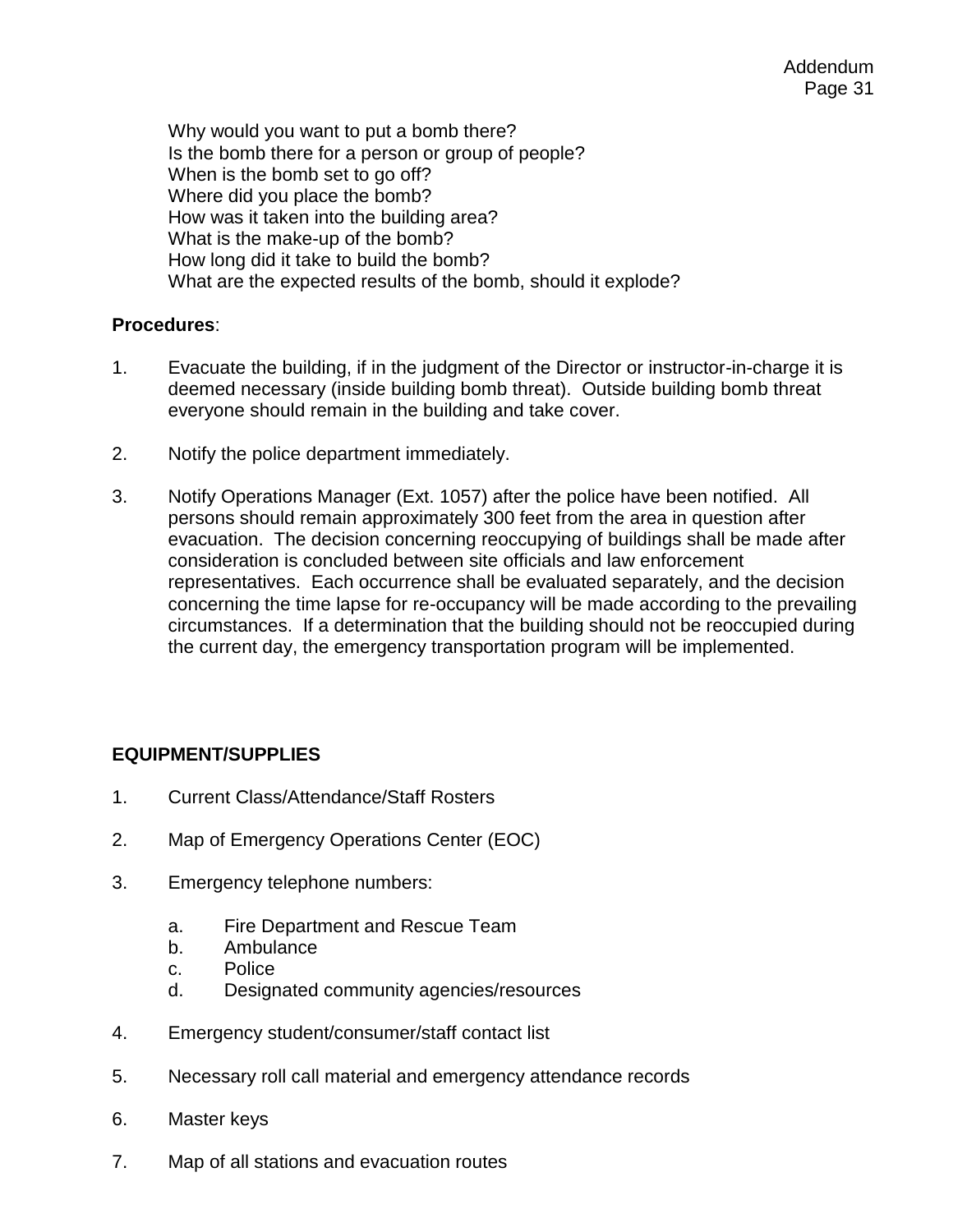- 8. Office supplies
- 9. Emergency Medication Kit (when applicable)
- 10. Red & Green tags for Sweep and Rescue Team
- 11. List of bus routes and passengers (when applicable)

#### **DISASTER TEAMS EQUIPMENT/SUPPLIES**

- 1. Battery operated radio# 21. 2 Rolls toilet tissue 2. Two-way radios (3) - 22. 5, 5-gallon plastic trash whistles (6) bags 3. Bullhorns 23. Metal cups 4. Rope to cordon off areas 24. Space blankets 5. Ground cloths (6) 25. Ground cloths 6. First Aid Kit 26. Toys, games, cards, etc.
- 7. Duffel bags (12)
- 8. CO<sup>2</sup> fire extinguishers (3)
- 9. Gloves (6 pairs)
- 10. Blankets, regular (3)
- 11. Hatchets (3)
- 12. Flashlights (3)
- 13. Crowbars (3)
- 14. Cots (4)
- 15. Food supply
- 16. Tarps/ropes (5)
- 17. Hard hats (6)
- 18. Adjustable wrenches (3)
- 19. Big wrench for main gas valve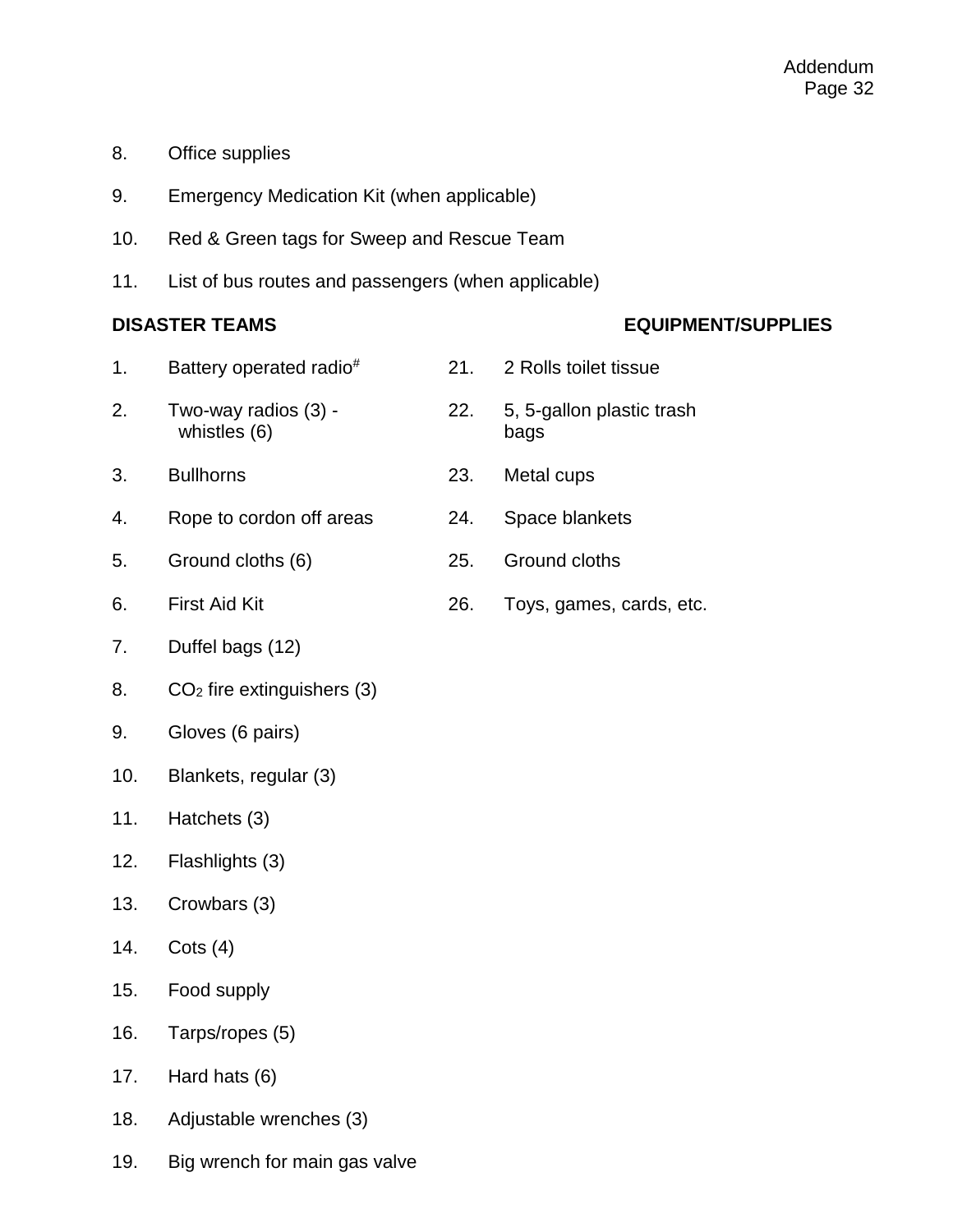#### **CONTENTS OF FIRST AID BUCKETS**

- 1 Bucket (the buckets will be used as a toilet, if we are at site for a prolonged period, line the bucket with 5-gallon bags)
- 1 Pair tweezers
- 2 10 oz. bottles hydrogen peroxide
- 1 1/2" roll masking tape
- 2 Triangle bandages (homemade or purchased)
- 2 Stretch gauze bandage wraps
- 2 Rolls adhesive tape first aid
- 1 Box 100-count standard size Band-Aids
- 1 Package safety pins
- 1 Container Wash 'n' Dry's
- 1 Flashlight
- 2 Batteries (for flashlight)
- 1 Pair work gloves
- 30 3" x 3" Sterile gauze pads
- 30 3" x 3" Gauze pads (not necessarily sterile)
- 1 Bottle sunscreen
- 1 Pair scissors
- 2 Instant ice packs
- 6 Mini pads/tampons
- 1 First Aid booklet
- 2 Rolls of toilet paper
- 10 5 gallon trash bags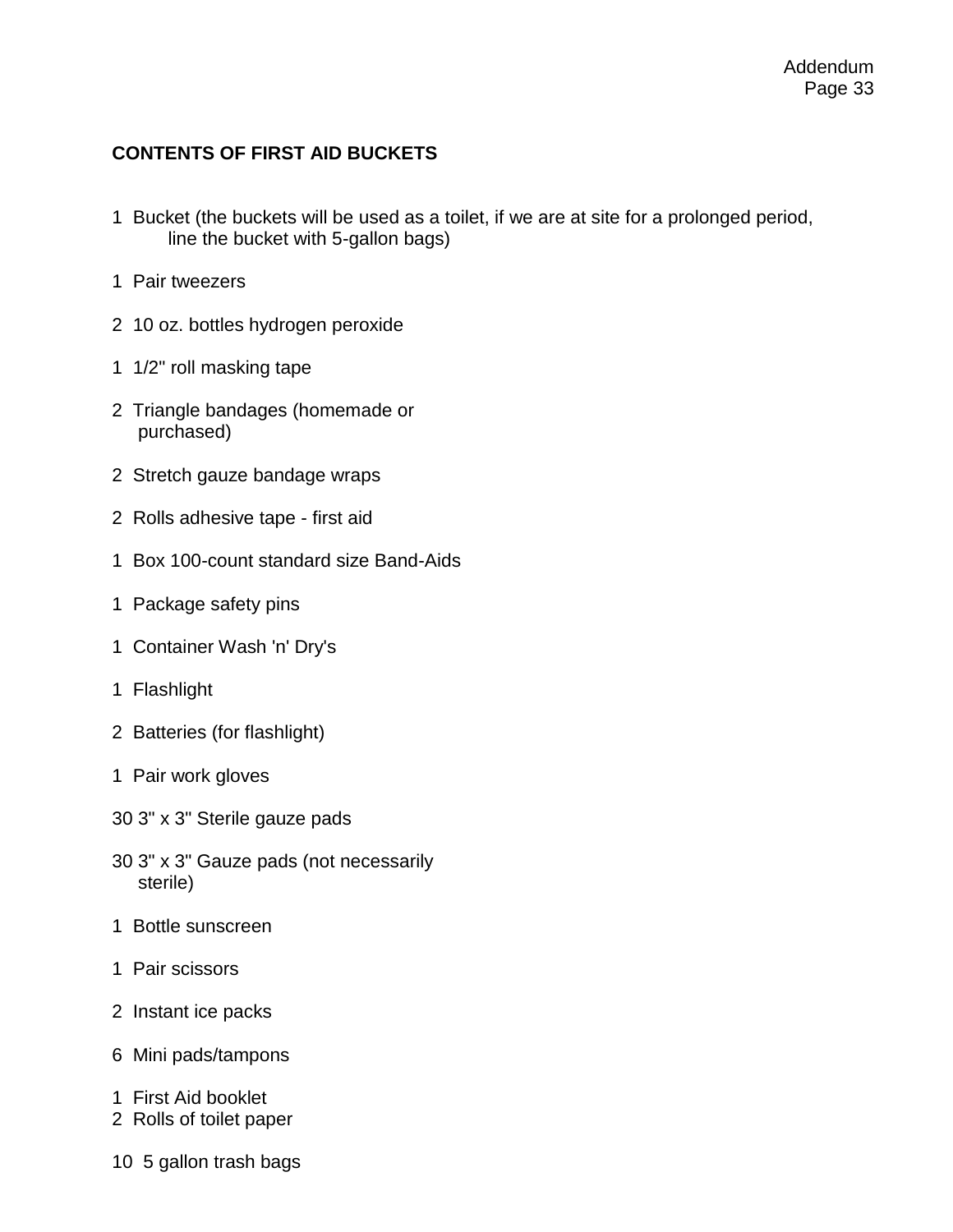Purification Tablets

Neosporin

**Optional** 

**Sunvisors** Games for Kids CPR Mask

#### **D. Other SARC Information**

The information in this section is required to be in the SARC but is not included in the state priorities for LCFF.

#### **Table 33: Average Class Size and Class Size Distribution (School Year 2019–2020)**

| OUNDUI TUUT EUTU EULU |                      |               |               |               |  |
|-----------------------|----------------------|---------------|---------------|---------------|--|
| Grade                 | <b>Average Class</b> | <b>Number</b> | <b>Number</b> | <b>Number</b> |  |
|                       |                      |               |               |               |  |
| Level                 | <b>Size</b>          | of Classes*   | of Classes*   | of Classes*   |  |
|                       |                      |               |               |               |  |
|                       |                      | $1 - 20$      | $21 - 32$     | $33+$         |  |
| K-5                   |                      |               |               |               |  |
|                       |                      |               |               |               |  |
| $6 - 8$               |                      |               |               |               |  |
|                       |                      |               |               |               |  |
| $9 - 12$              |                      |               |               |               |  |
|                       |                      |               |               |               |  |
| <b>Trans</b>          |                      |               |               |               |  |
|                       |                      |               |               |               |  |

\*Number of classes indicates how many classes fall into each size category (a range of total students per class).

\*Number of classes indicates how many classrooms fall into each size category (a range of total students per classroom). At the secondary school level, this information is reported by subject area rather than grade level.

#### **Table 40: Student Support Services Staff (School Year 2020–2021)**

| <b>Title</b>                                                         | Number of FTE*<br><b>Assigned to</b><br><b>School</b> |
|----------------------------------------------------------------------|-------------------------------------------------------|
| <b>Counselor (Academic, Social/Behavioral or Career Development)</b> |                                                       |
| Library Media Teacher (Librarian)                                    |                                                       |
| <b>Library Media Services Staff (Paraprofessional)</b>               |                                                       |
| <b>Psychologist</b>                                                  |                                                       |
| <b>Social Worker</b>                                                 |                                                       |
| <b>Nurse</b>                                                         |                                                       |
| <b>Speech/Language/Hearing Specialist</b>                            | 3                                                     |
| <b>Resource Specialist (non-teaching)</b>                            |                                                       |
| Other (OT and APE)                                                   | 3                                                     |